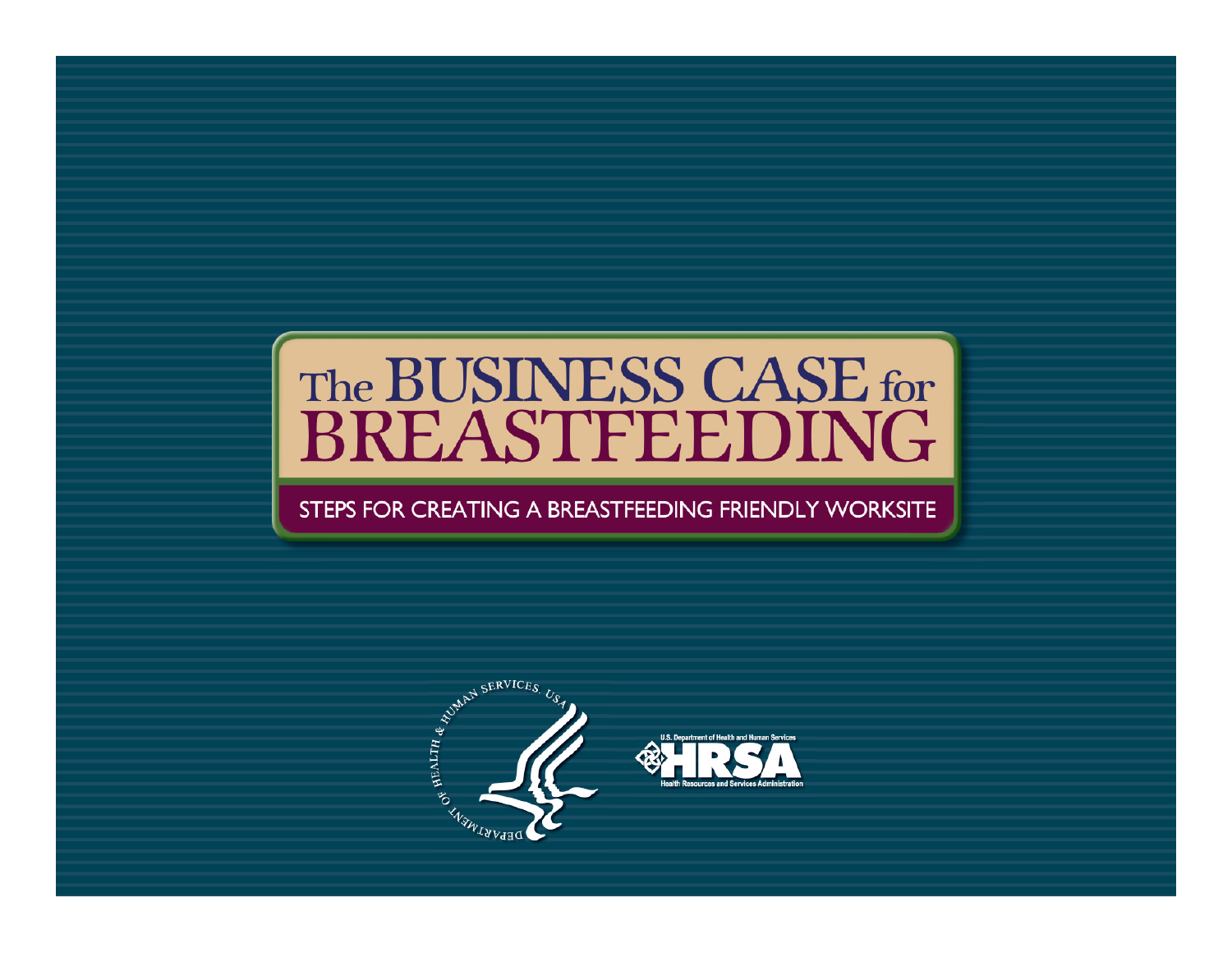### Women in the Workforce

### **2005 data from U.S. Department of Labor<sup>1</sup> shows:**

- **•60 percent of women work outside the home**
- Mothers are the fastest growing segment of the U.S. workforce
	- **-55** percent with children under age 3 are employed
	- 62 percent with children under age 6 are employed
	- 78 percent are employed full-time
	- Growth rate has increased by 80 percent over the last 20 years

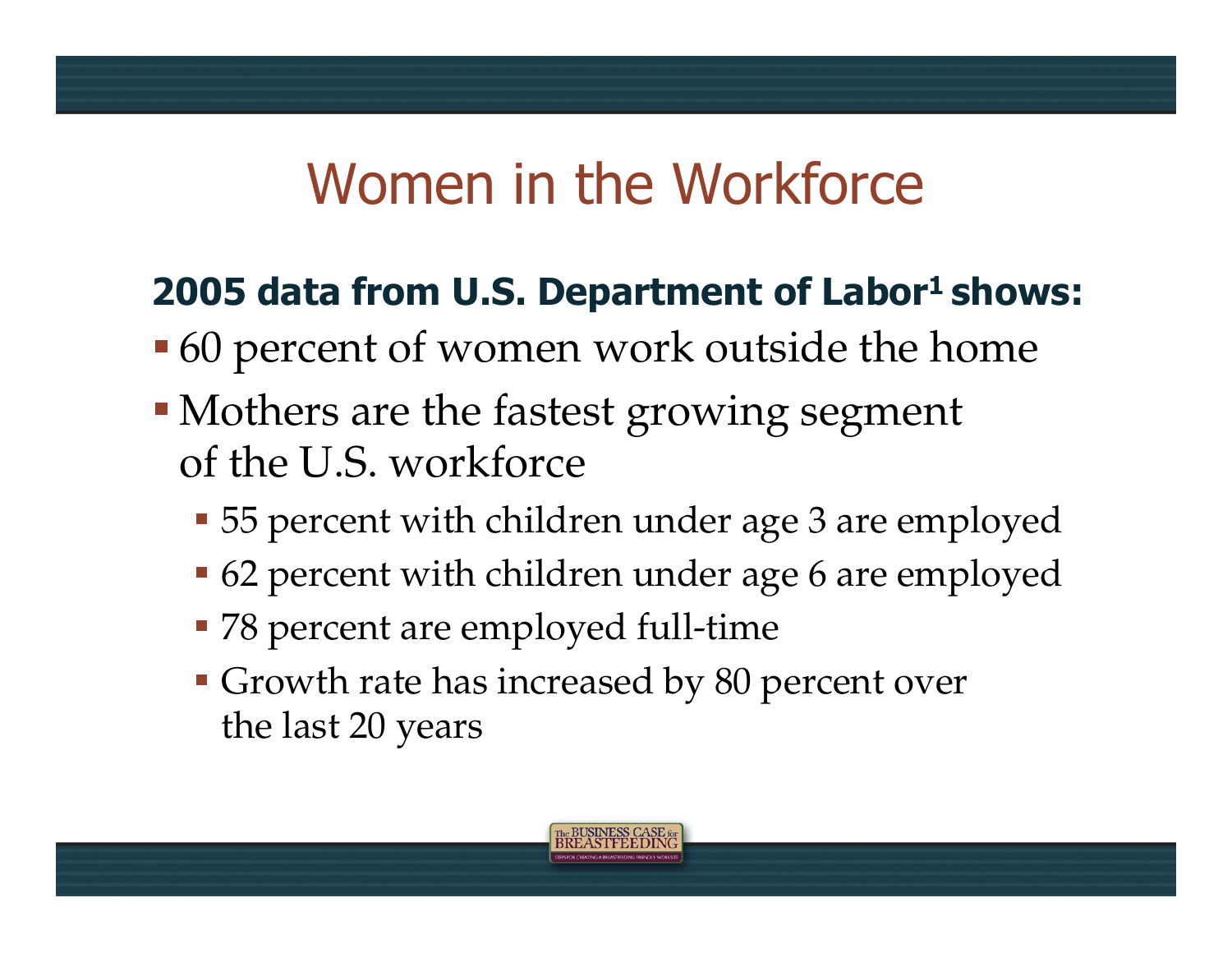Supporting Breastfeeding is WIN-WIN for Companies and Employees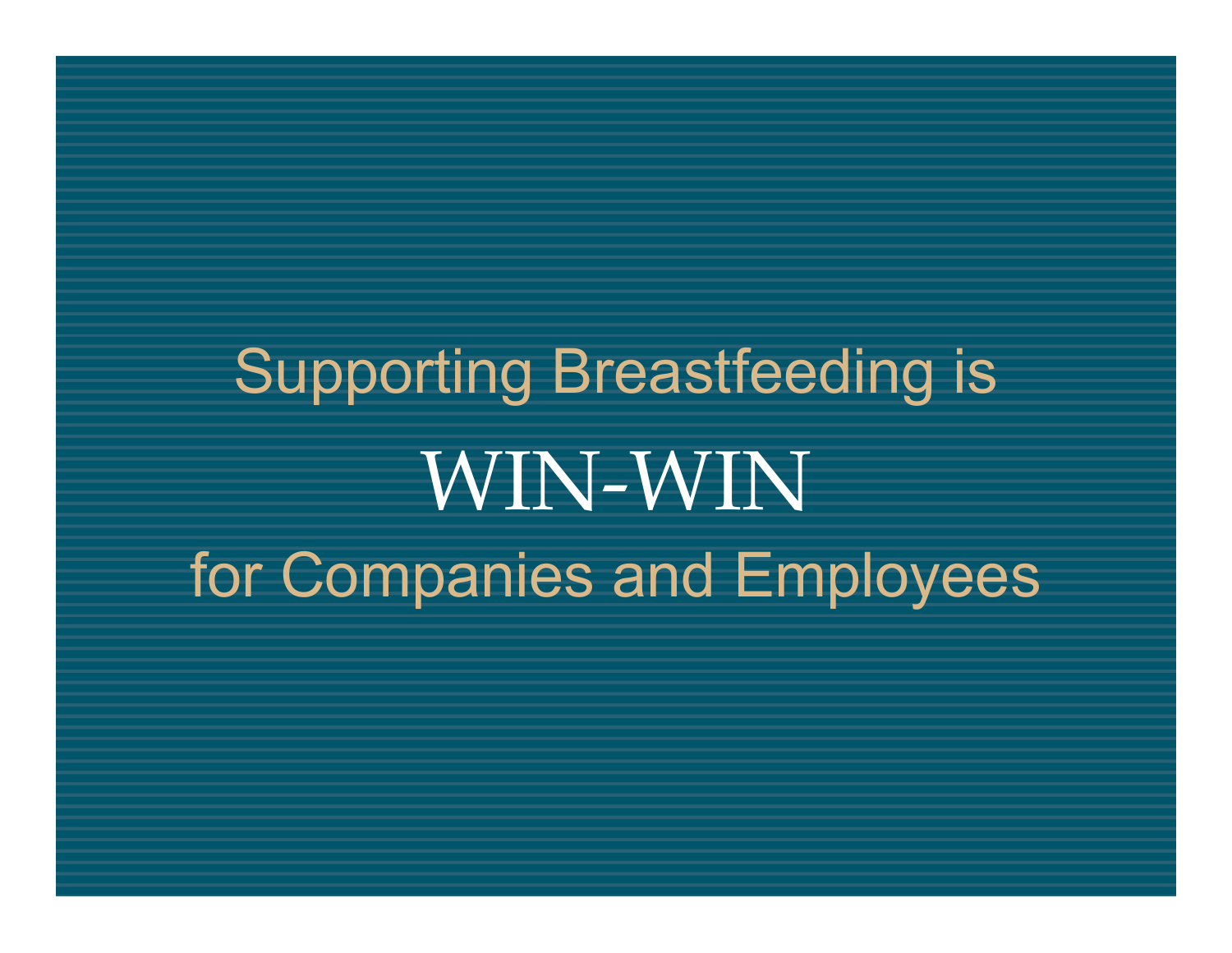### Health Impact of Breastfeeding

#### **Recommended by major medical and professional organizations**

- American Academy of Pediatrics (AAP)
- **American College of Obstetricians and Gynecologists** (ACOG)
- American Academy of Family Physicians (AAFP)
- U.S. Surgeon General
- Association of Women's Health, Obstetric, and Neonatal Nurses (AWHONN)
- American Dietetic Association (ADA)

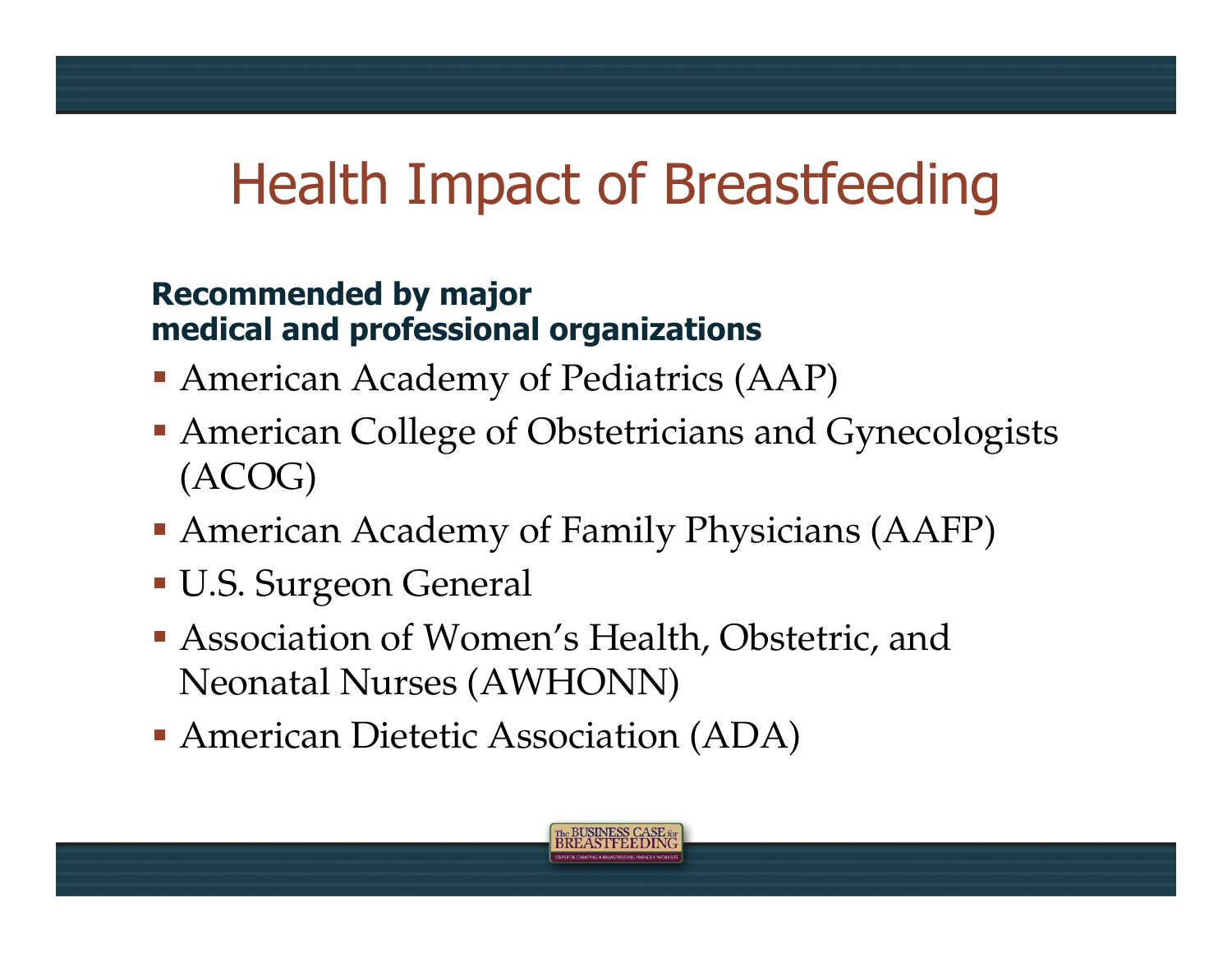### Health Impact on Infants

### **Lower risk of infections and illnesses**

- $\blacksquare$  Ear infections
- **Respiratory infections**
- **Dermatitis**
- Gastrointestinal disorders

For every 1,000 babies not breastfed, there is an excess of 2,033 physician visits, 212 days in the hospital, and 609 prescriptions<sup>2</sup>

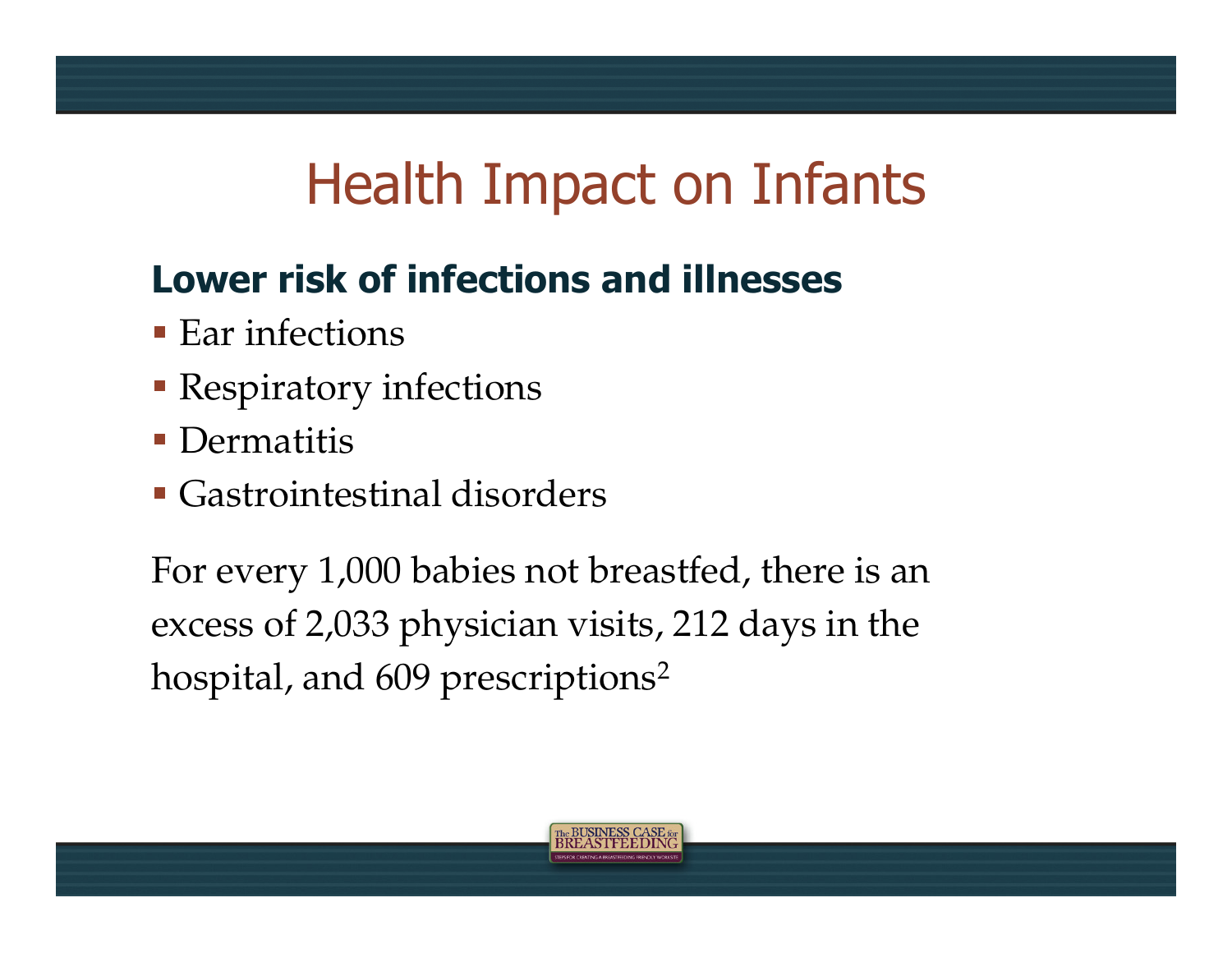### Impact on Children in Daycare

#### **Health impact is even greater on infants enrolled in daycare centers3**

- Daycare attendance is associated with double the odds of needing antibiotic therapy
- **Infants breastfed at least 4 months significantly** decreased those odds
- **Protective effect of breastfeeding on children in** daycare persists well into child's second year of life

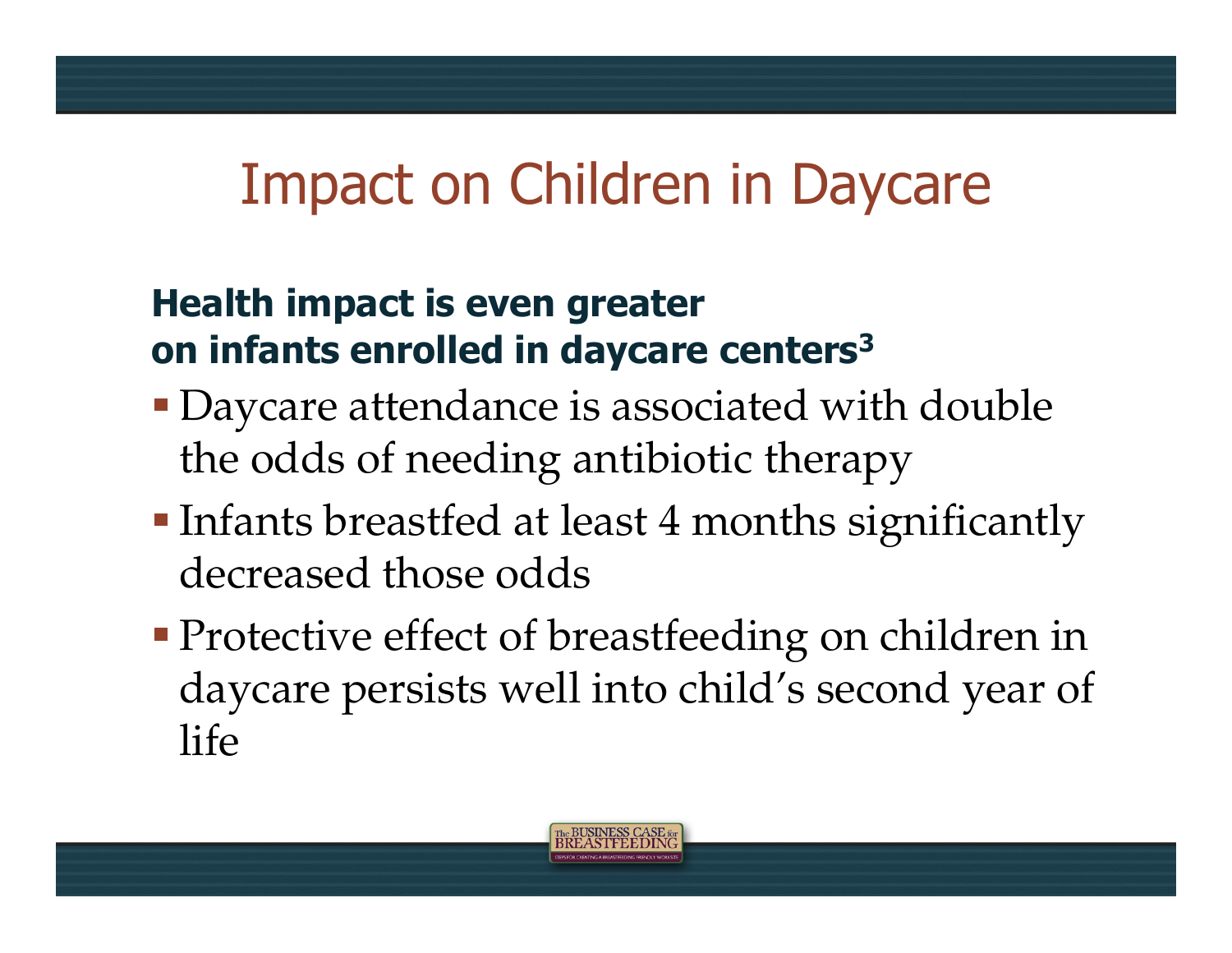### Impact on Mothers

- Faster recovery from pregnancy and childbirth
- Lower risk of breast cancer
- **Lower risk of osteoporosis**
- Satisfaction she is giving her baby the best start in life possible

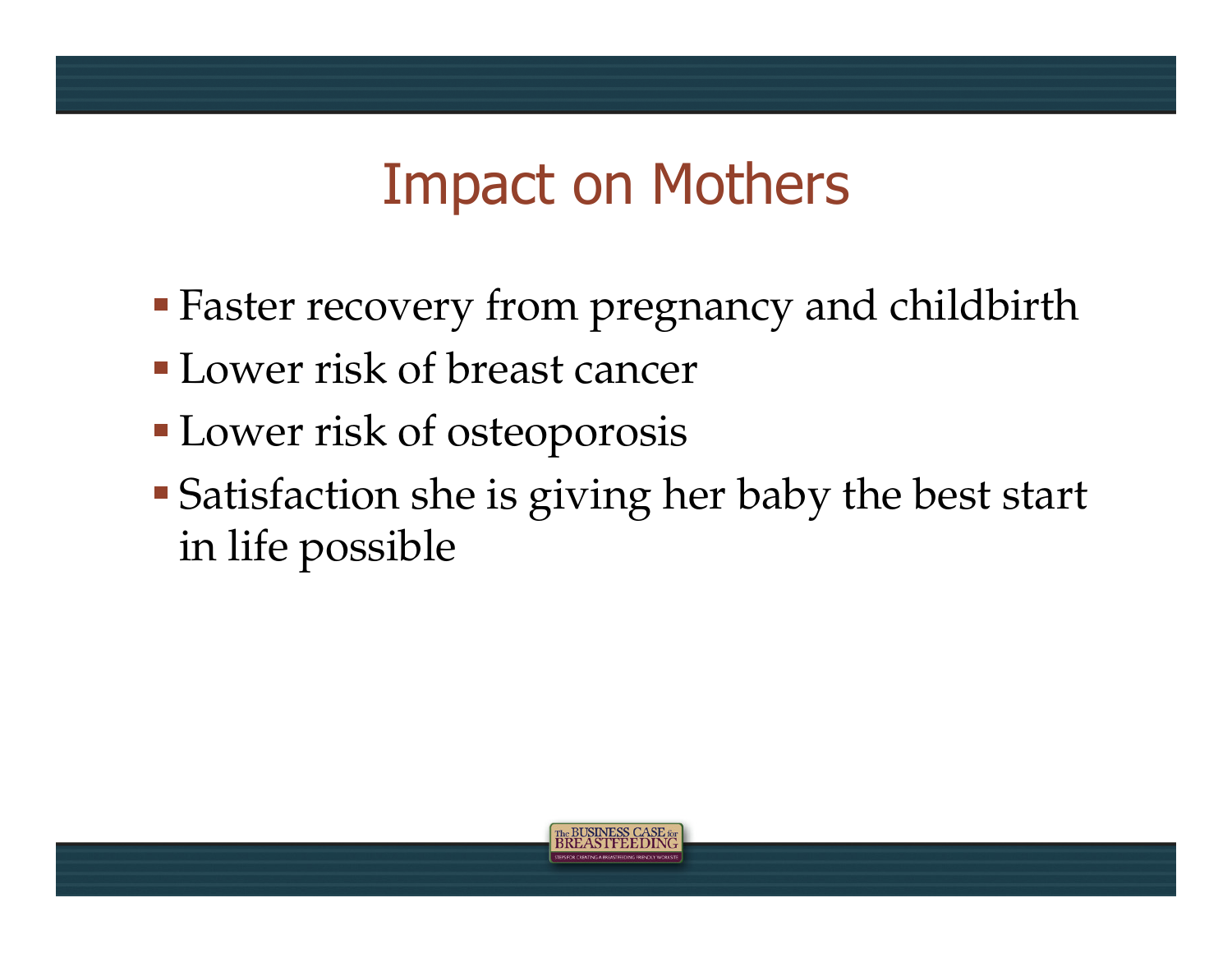Breastfeeding Makes Good Business Sense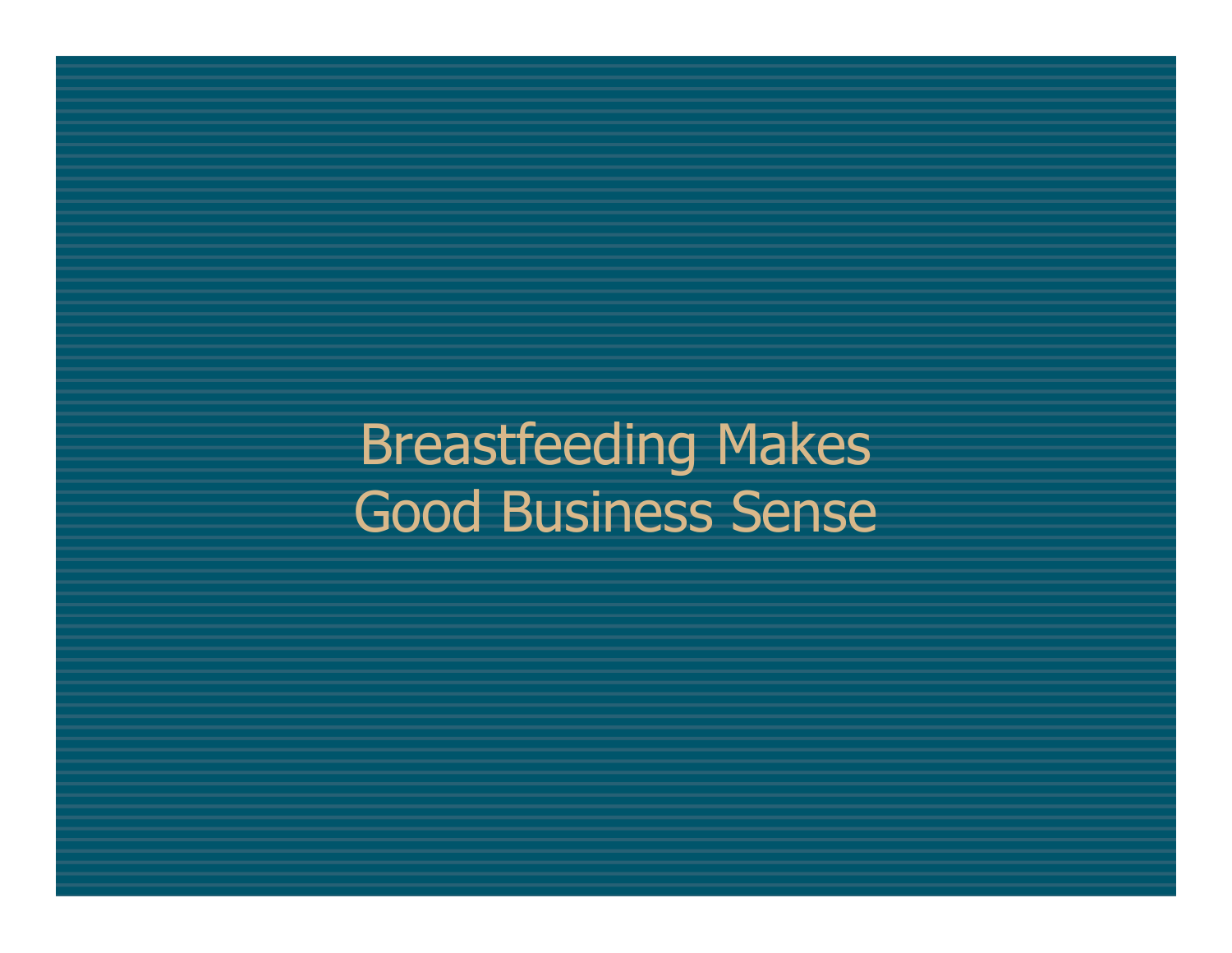### Lower Absenteeism Rates

*Case Example*

One-day absences to care for sick children occur more than twice as often for mothers of formula feeding infants.4

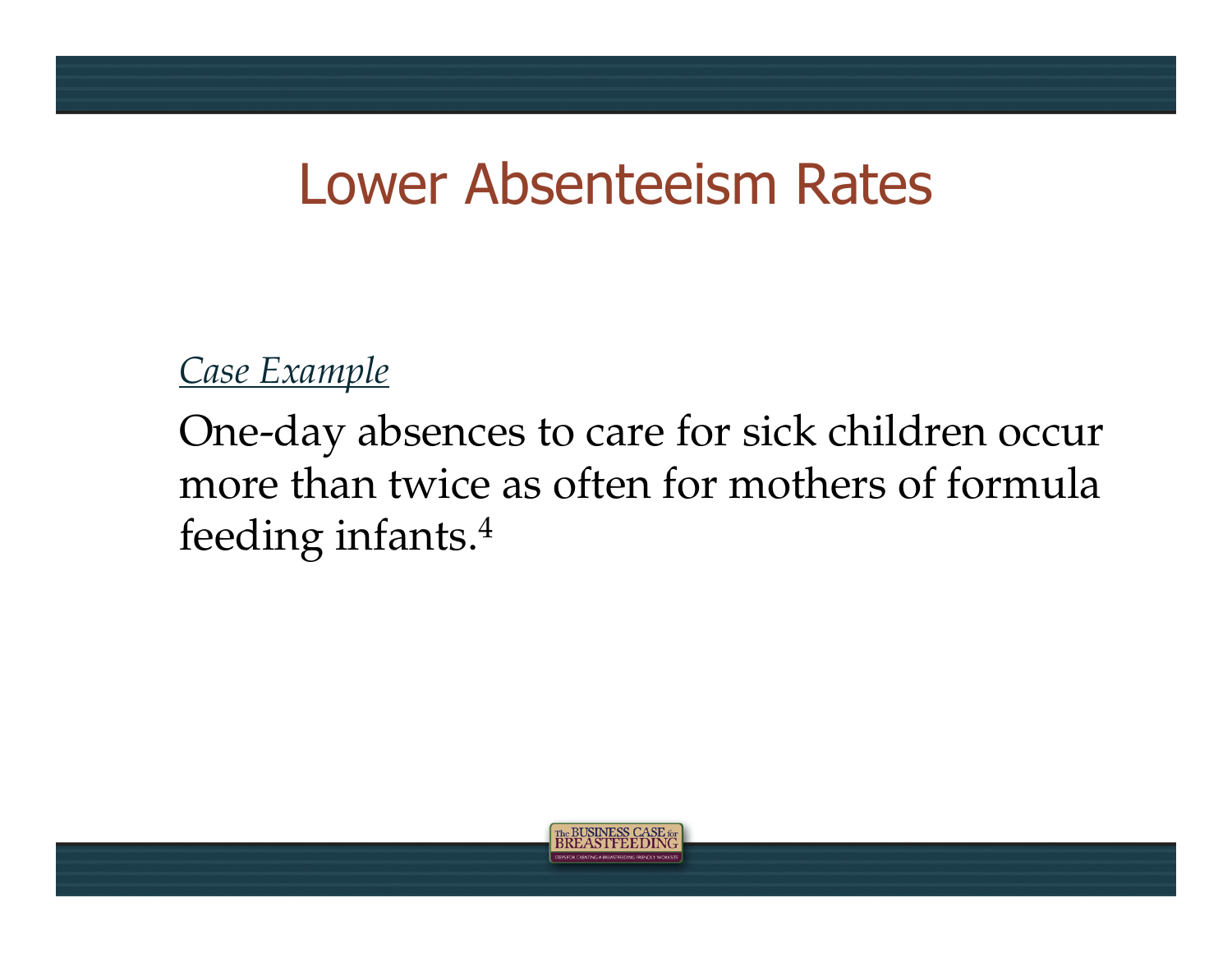### Lower Health Care Costs

#### *Case Example:*

CIGNA reported in a 2-year study of 343 employees an annual savings of \$240,000 in health care expenses, 62 percent fewer prescriptions, and \$60,000 in reduced absenteeism rates<sup>5</sup>

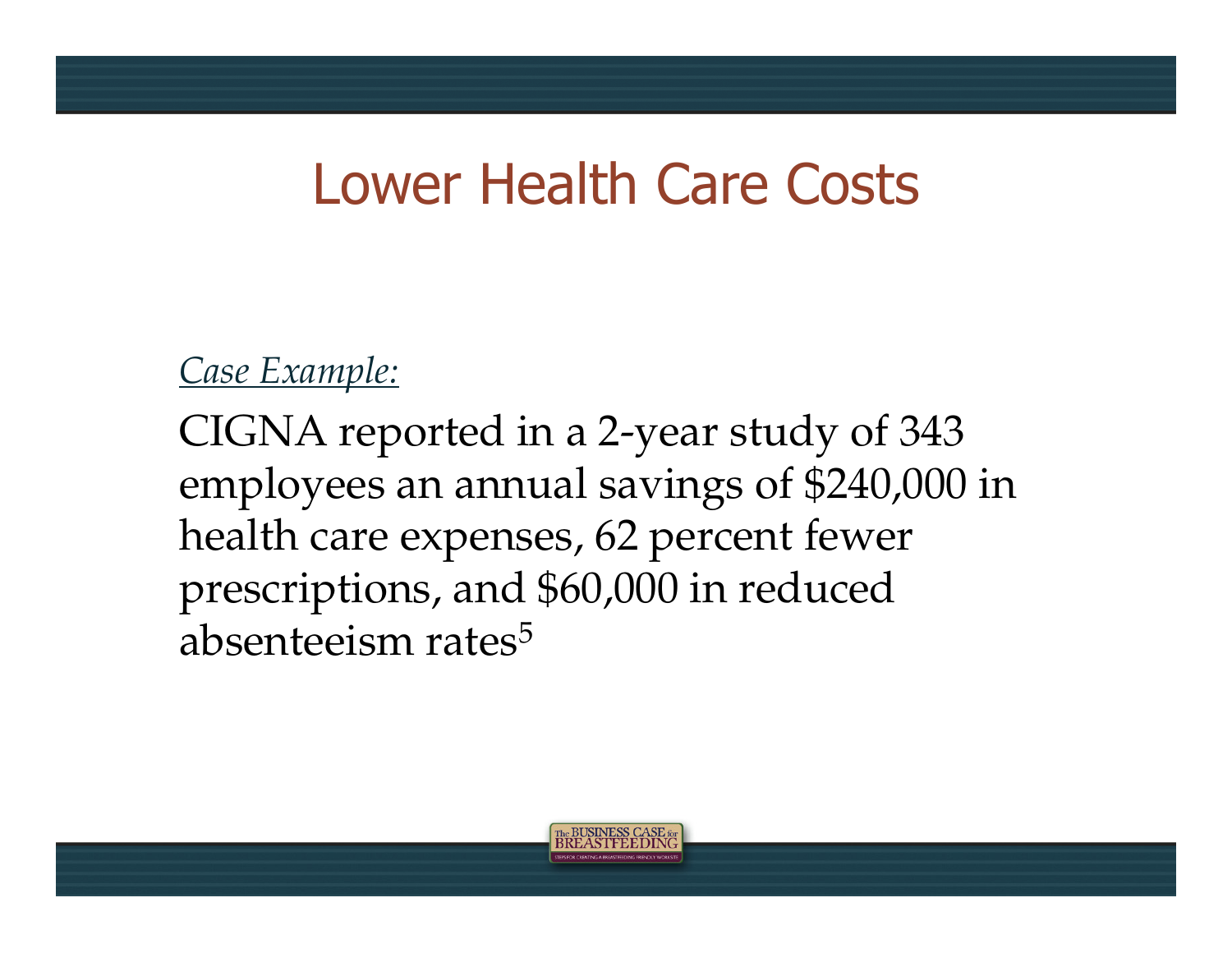A Lactation Program Gives Your Company Bottom Line Benefits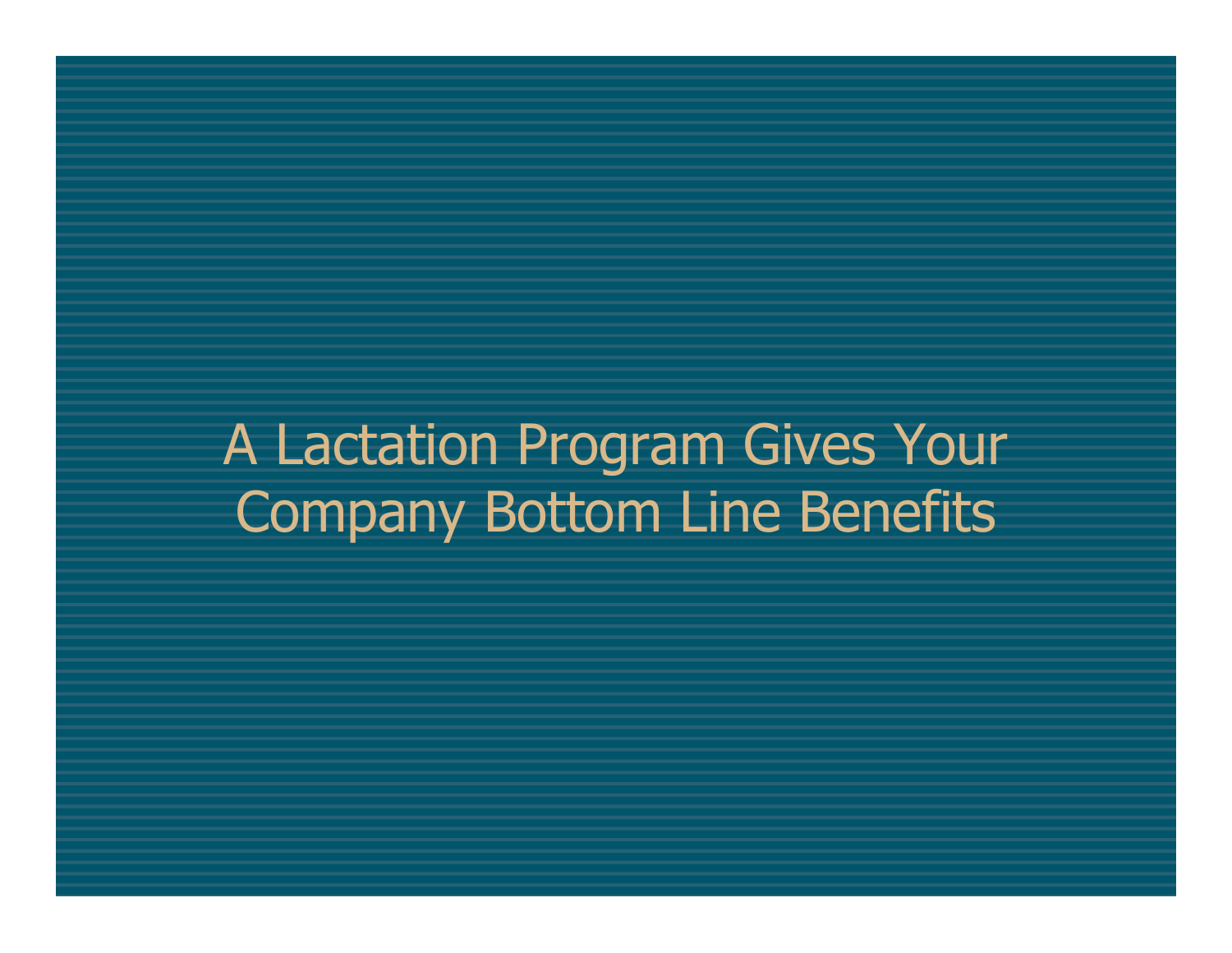### Lower Turnover Rates

#### *Case Examples*

Mutual of Omaha's lactation support program resulted in a retention rate of 83 percent of female employees compared to the national average of 59 percent<sup>6</sup>

A study of multiple companies with lactation support programs found an average retention rate of 94.2 percent.<sup>7</sup>

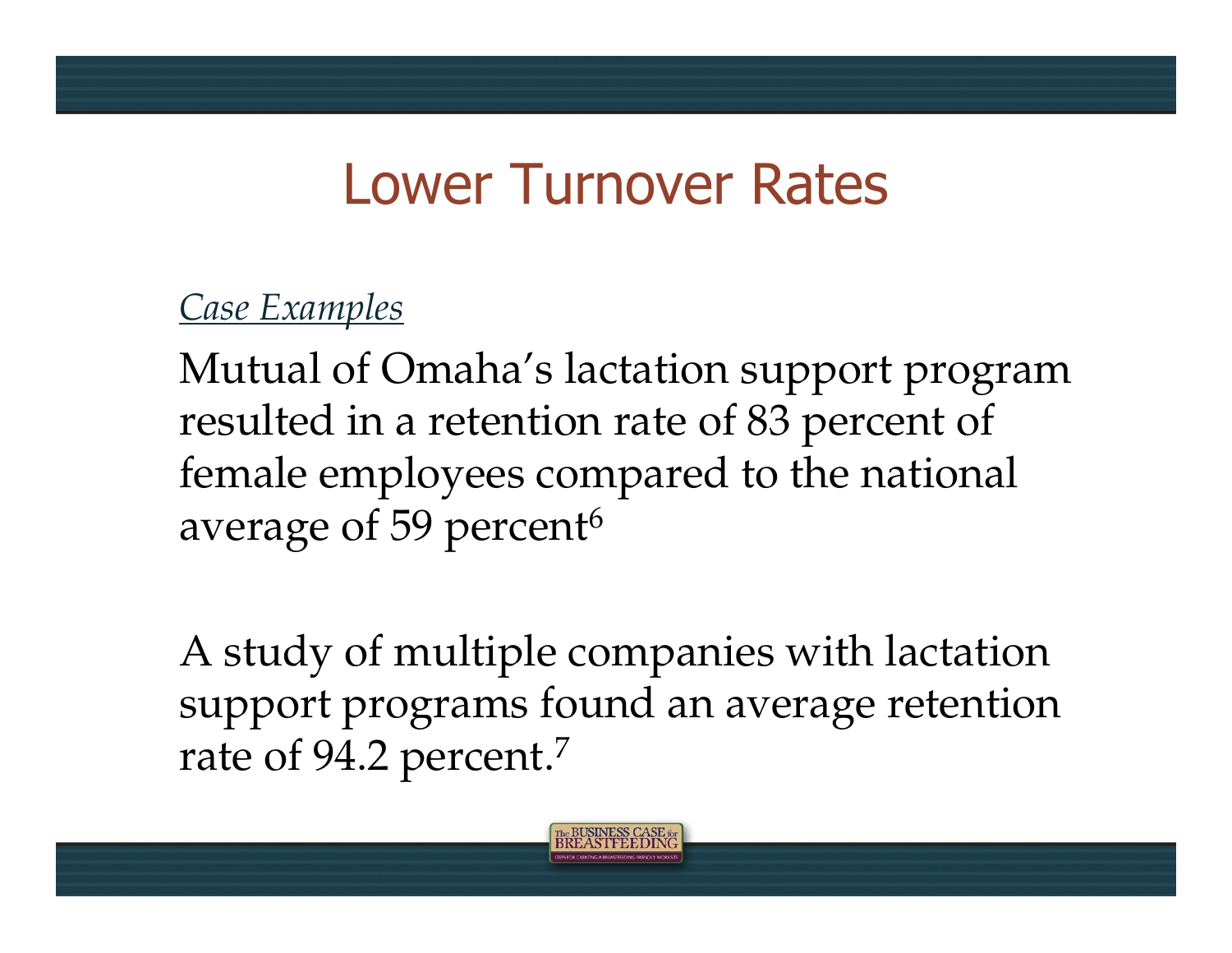### Lower Health Care Costs

#### *Case Example:*

Mutual of Omaha had a yearly savings of \$115,881 in health care claims among families enrolled in the program. Per person costs were \$1,246 MORE for employees who did not participate in the program.6

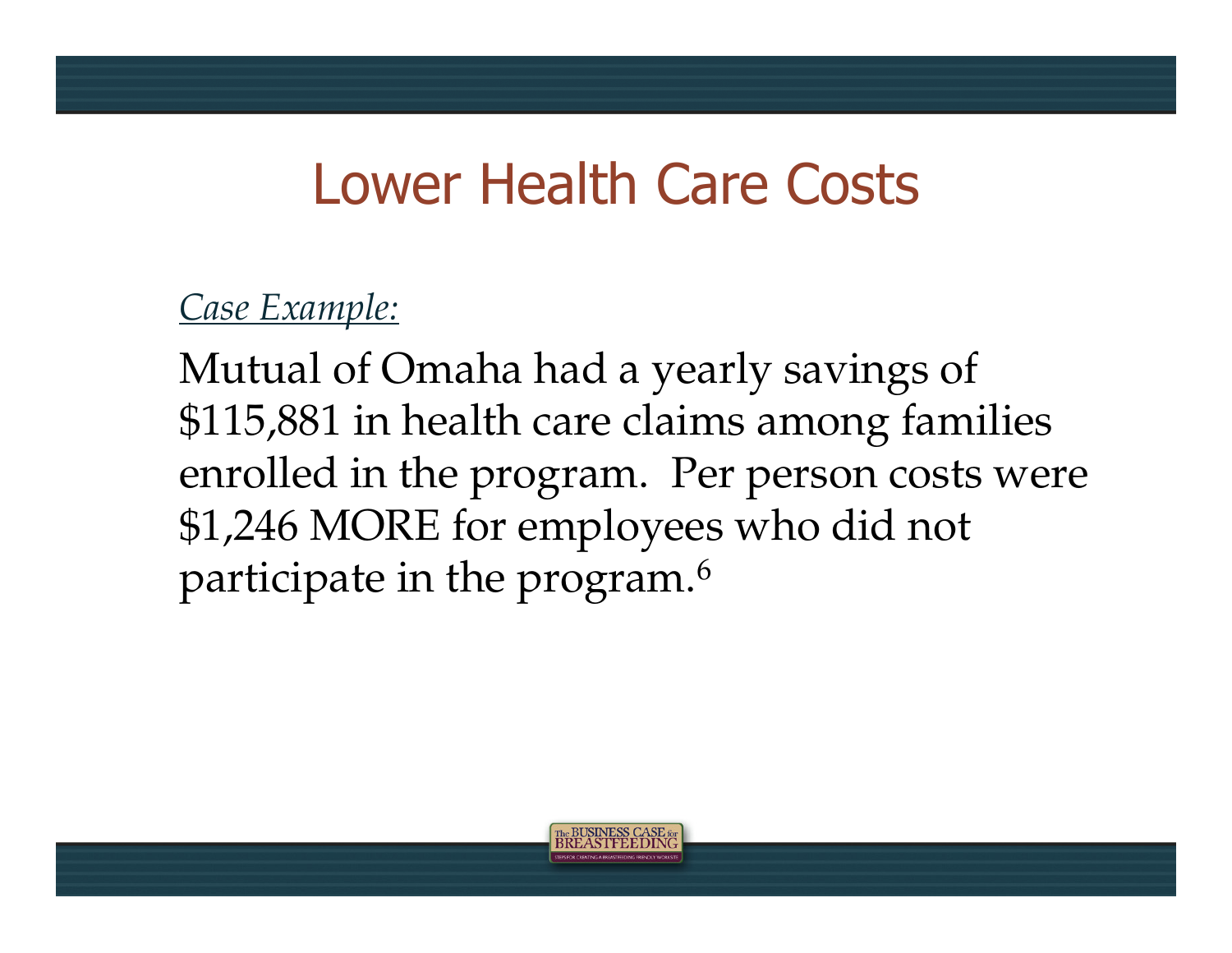### Other Benefits<sup>8</sup>

- **Earlier return from maternity leave**
- **Higher employee productivity and morale**
- **Higher employer loyalty**
- Recognition as a "family friendly" business

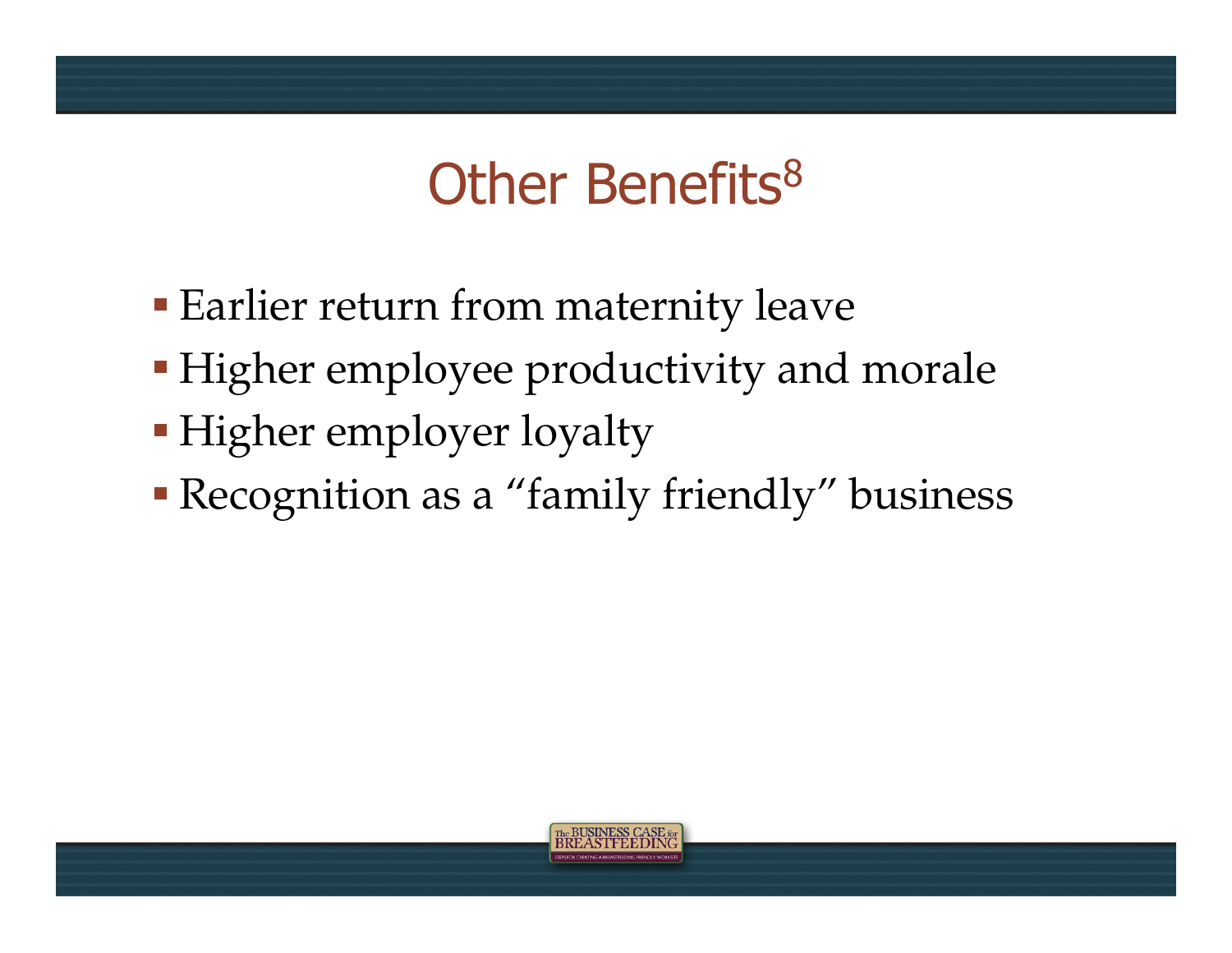Easy Ways to Support Breastfeeding Employees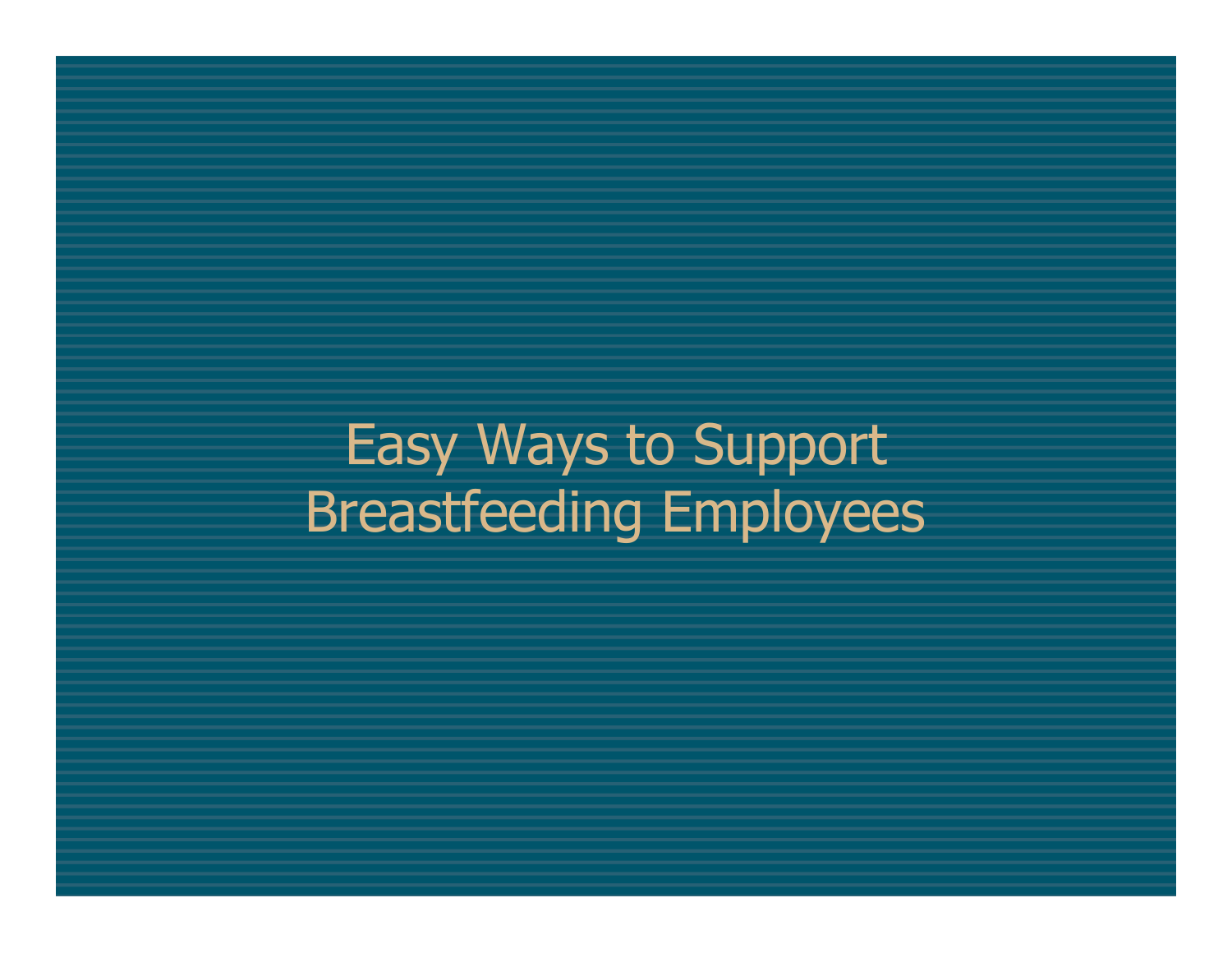### 2005 Breastfeeding Rates Compared to Healthy People 2010 Goals<sup>9</sup>



**National Goals 2005 National Rates**

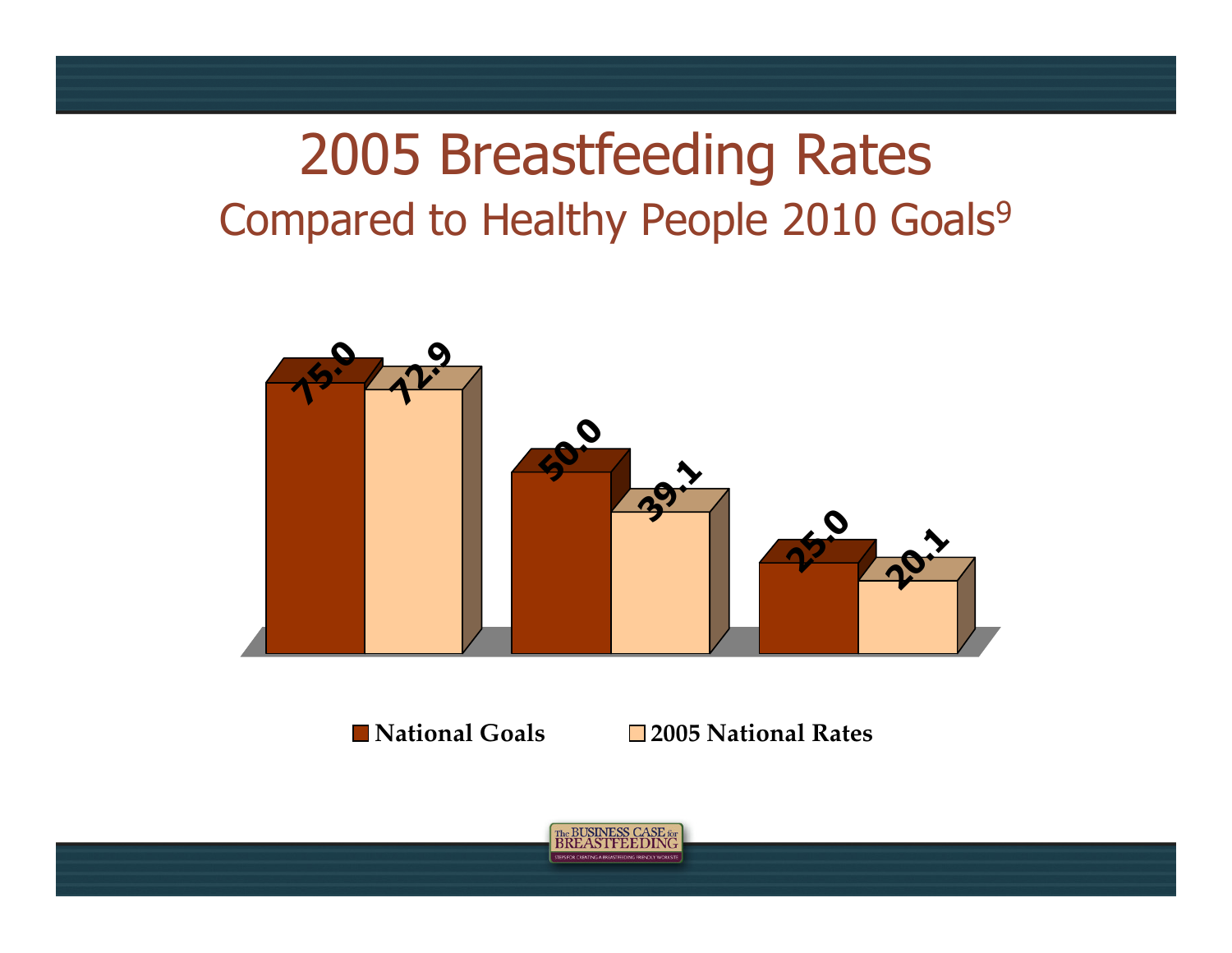## Basic Needs of Breastfeeding Employees are Minimal

- **Time and space to express milk regularly**
- Support from supervisors and colleagues
- **Information on how to successfully combine** breastfeeding with employment
- Access to health professionals who can assist with breastfeeding questions and concerns

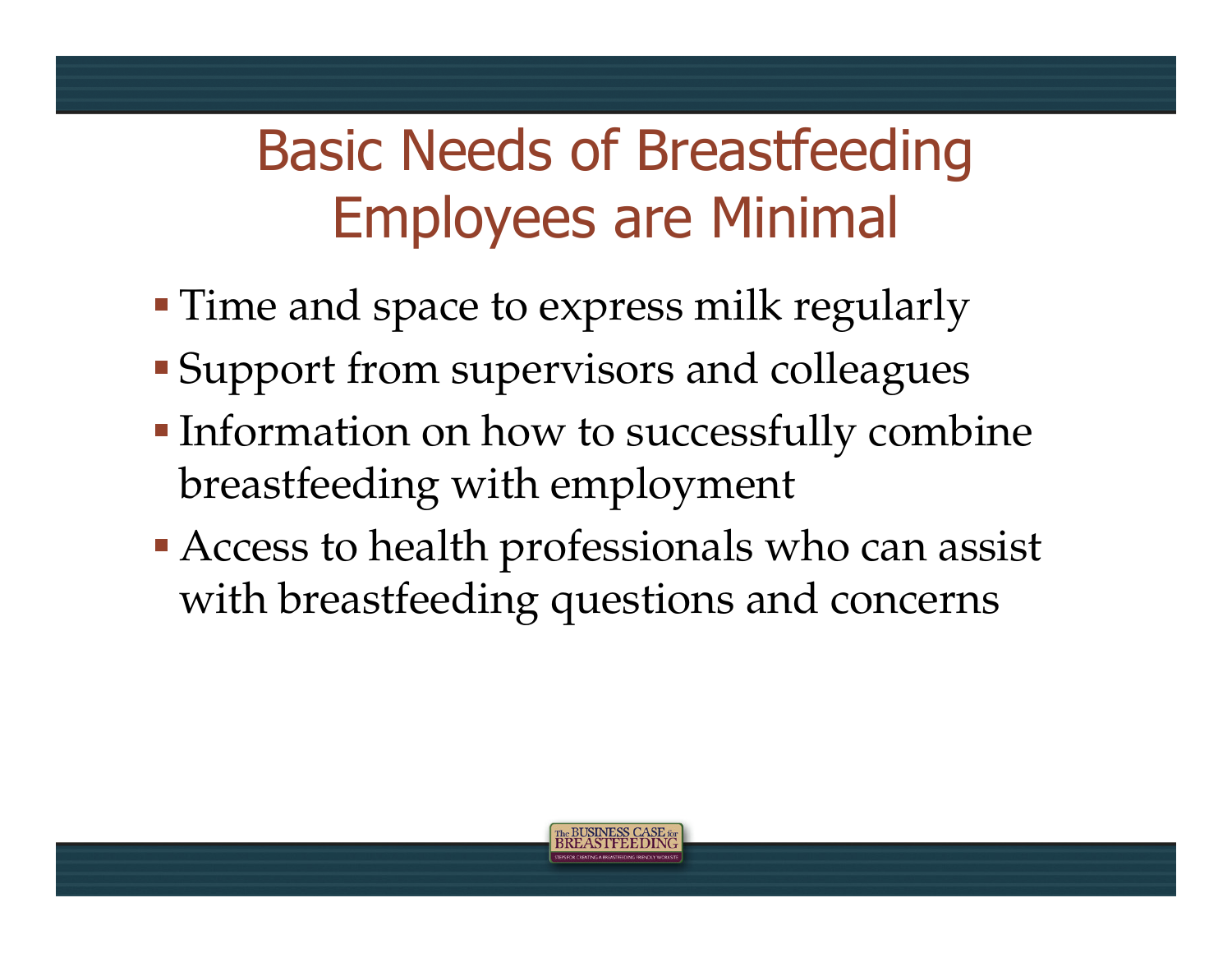Components of a Lactation Support Program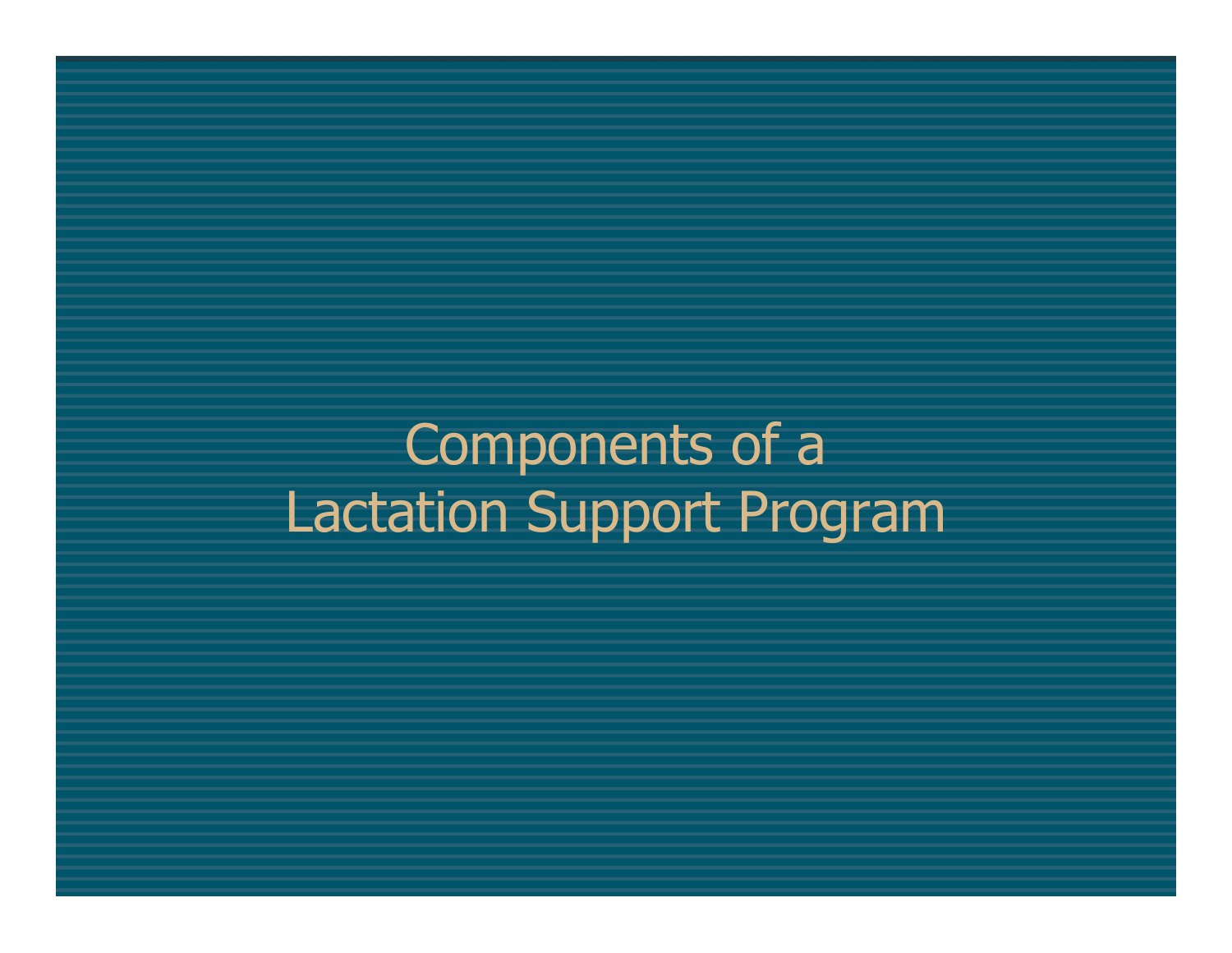### Gradual Return to the Workplace

#### **Basic Needs**

Gradual phase back to work to allow mother and baby time to adjust to the separation

### **Flexible Options**

- Part-time for a period of time
- Job sharing
- **Telecommuting**
- Flexible scheduling (ex: taking off Wednesdays for a period of time)

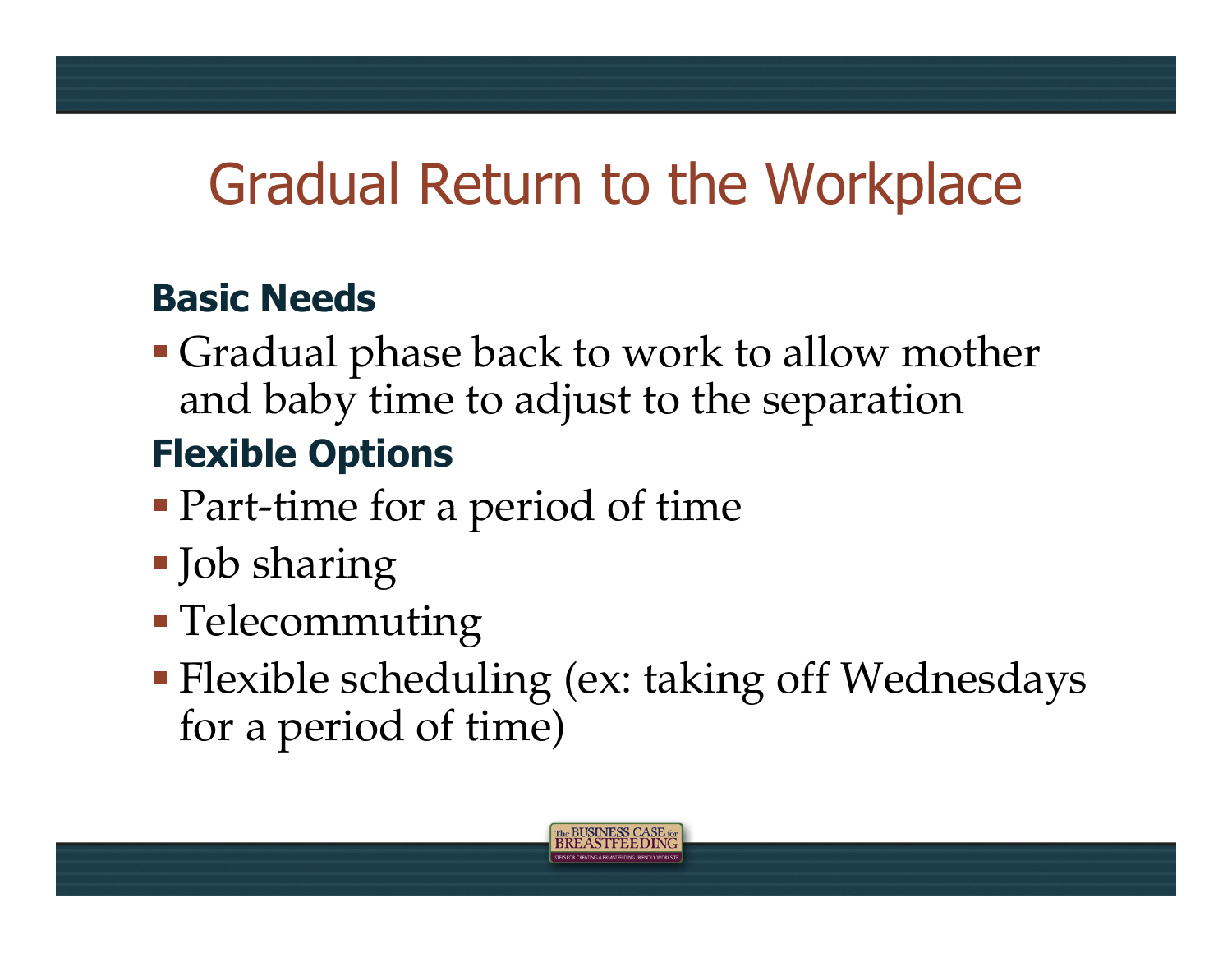### Private Room for Milk Expression

#### **Basic Needs**

- $-4' \times 5'$  space minimal
- **Access to nearby running water**
- **Electrical outlet**
- Lock on door

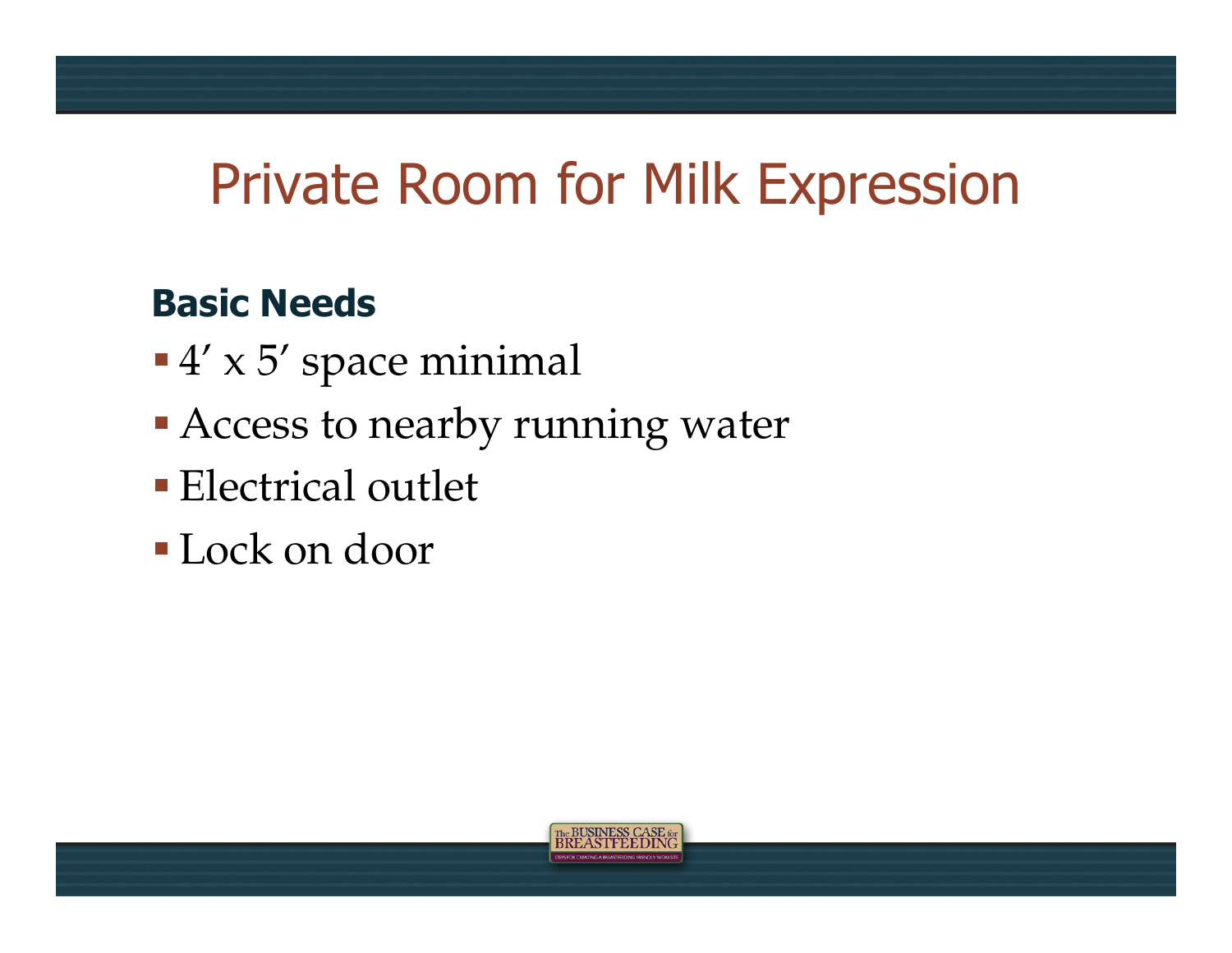### Private Room for Milk Expression

### **Flexible Options**

- **Private locked office, conference room, or other** space
- **Lactation room set up in small office space**
- Construct walls to enclose a small space in a larger room, women's lounge, or other area
- A restroom is **NOT** a sanitary place to breastfeed or express milk!

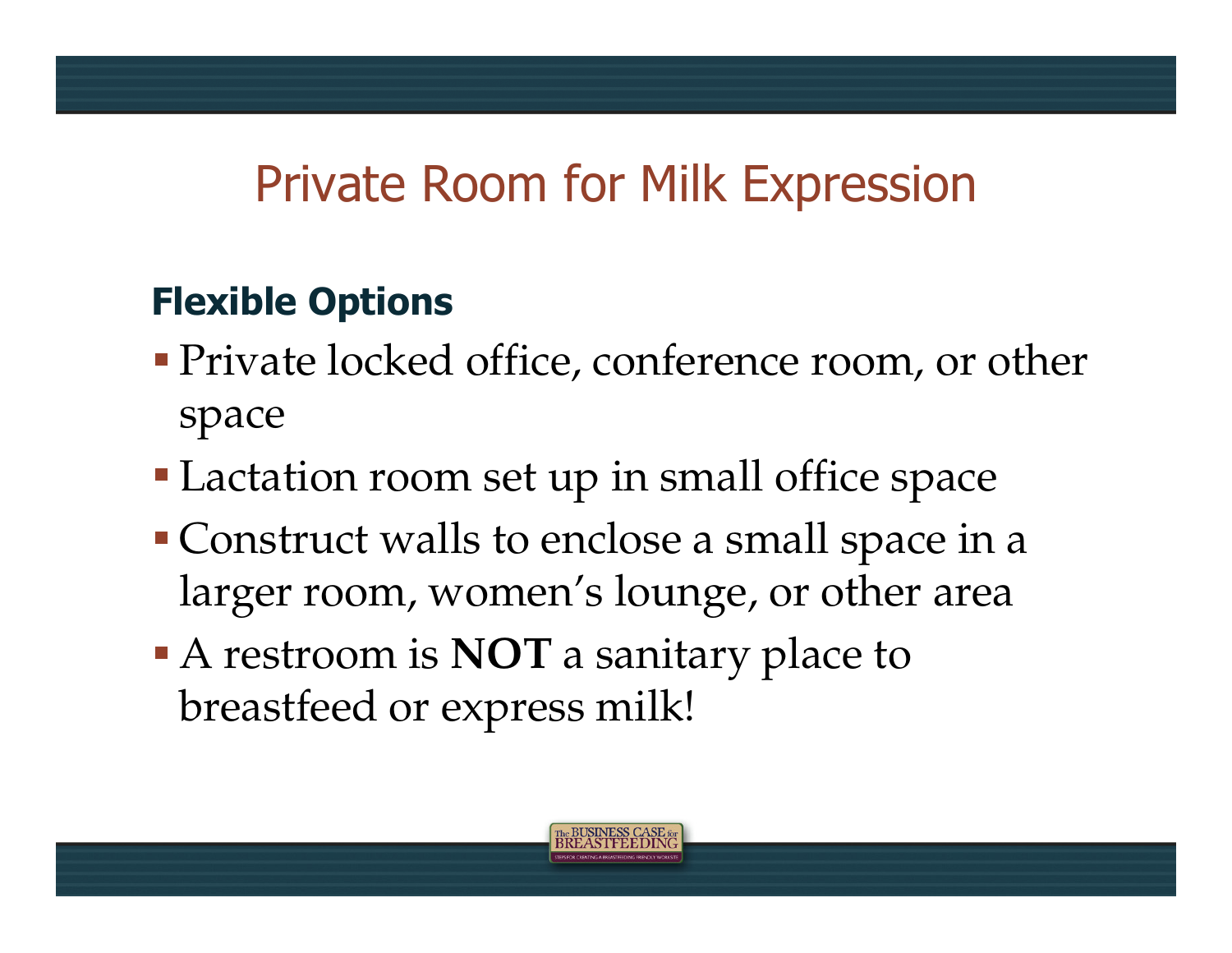### Room Amenity Options

- Lock on door
- Safe, clean environment
- Chair and shelf or table for breast pump
- **Access to nearby running water**
- **Breast pump equipment options** 
	- **Employee could bring her own**
	- Company could purchase or rent a durable pump that more than one mother can use
	- Company could provide or subsidize a portable pump designed for working mothers to take to and from work

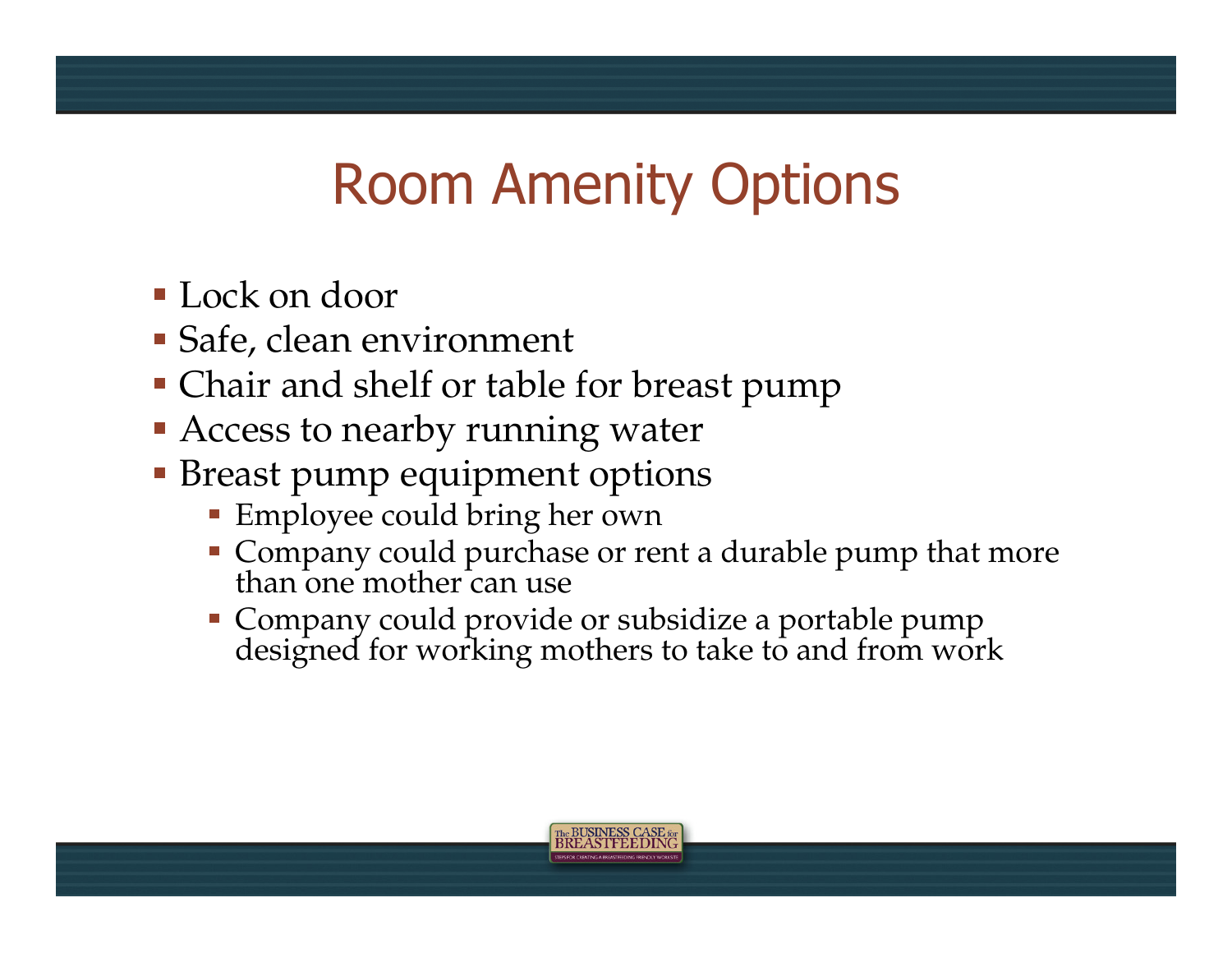### Milk Storage Options

- Employee could use her own personal cooler
- Company could provide a small college dorm room sized refrigerator located in the lactation room
- A public shared refrigerator could be used if desired by mothers and co-workers

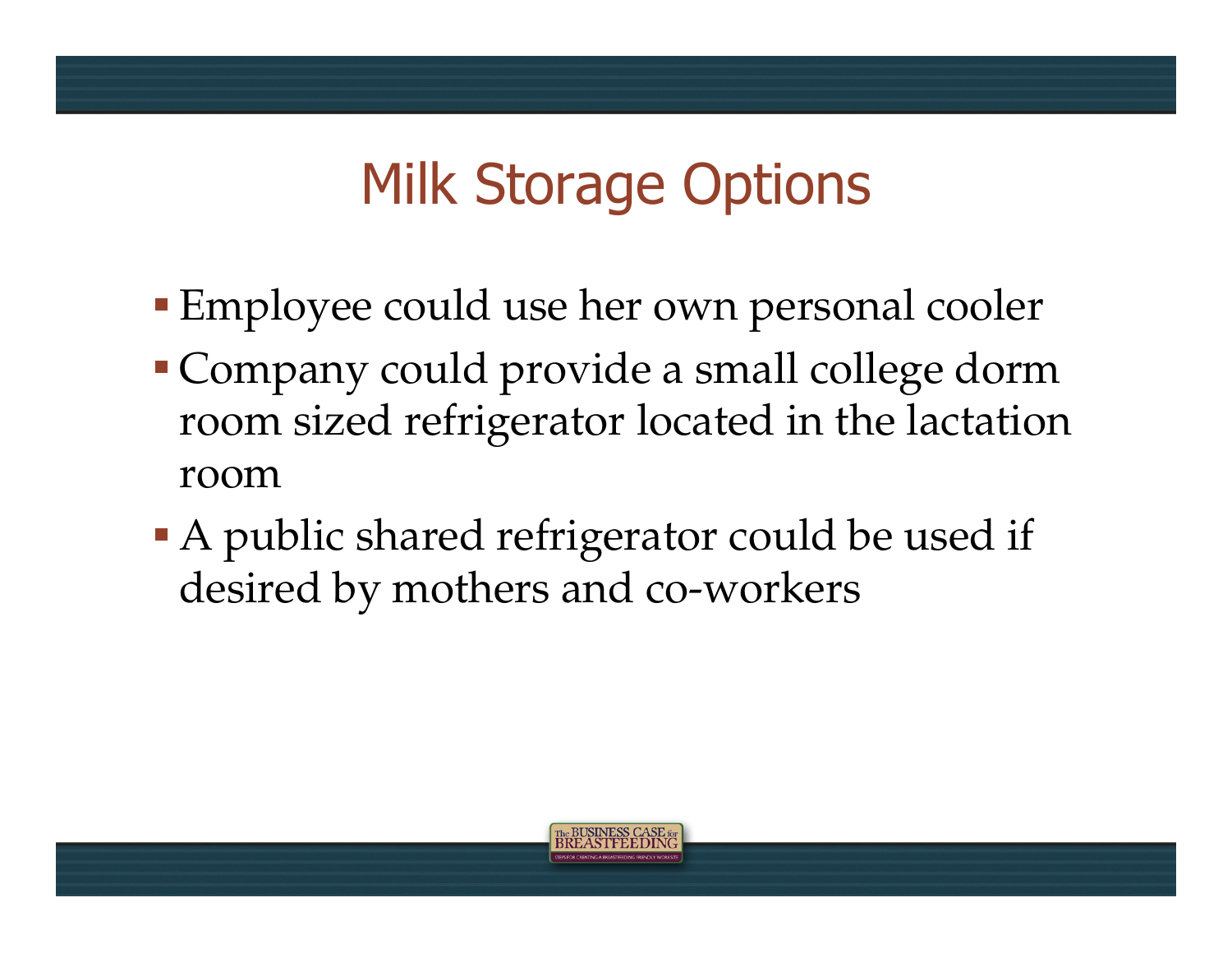### Time to Express Milk

#### **Basic Needs**

Two to three 15-20 minute breaks during a typical 8-hour work period (plus time to go to the site)

#### **Flexible Options**

- Use regular allotted breaks and lunch period
- Excess time that may be needed can be made up before or after work, as part of lunch period, or at other times negotiated with supervisors

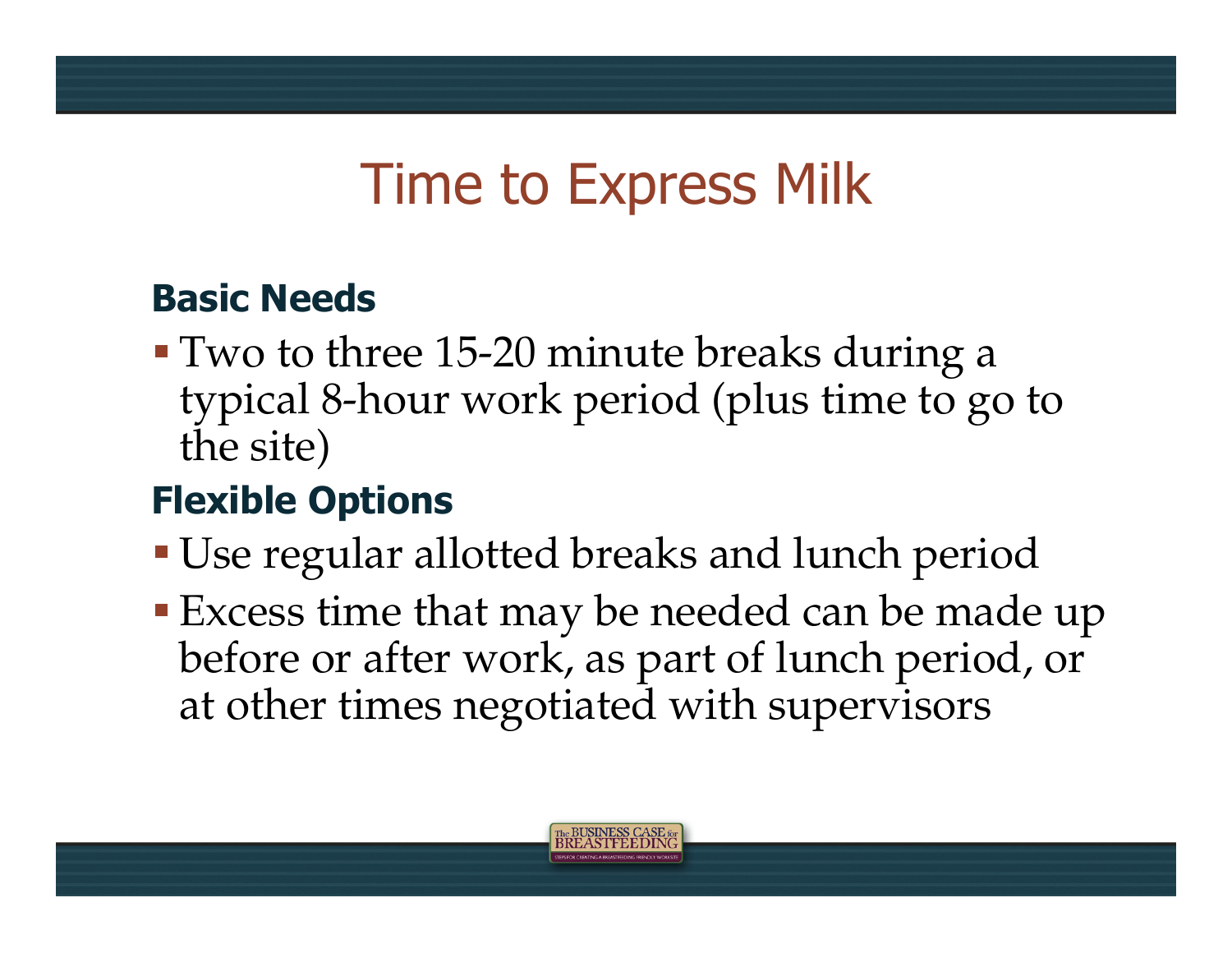### **Education**

#### **Basic Needs**

- **Prenatal information on breastfeeding**
- Postpartum assistance in the hospital, at home, and back at work

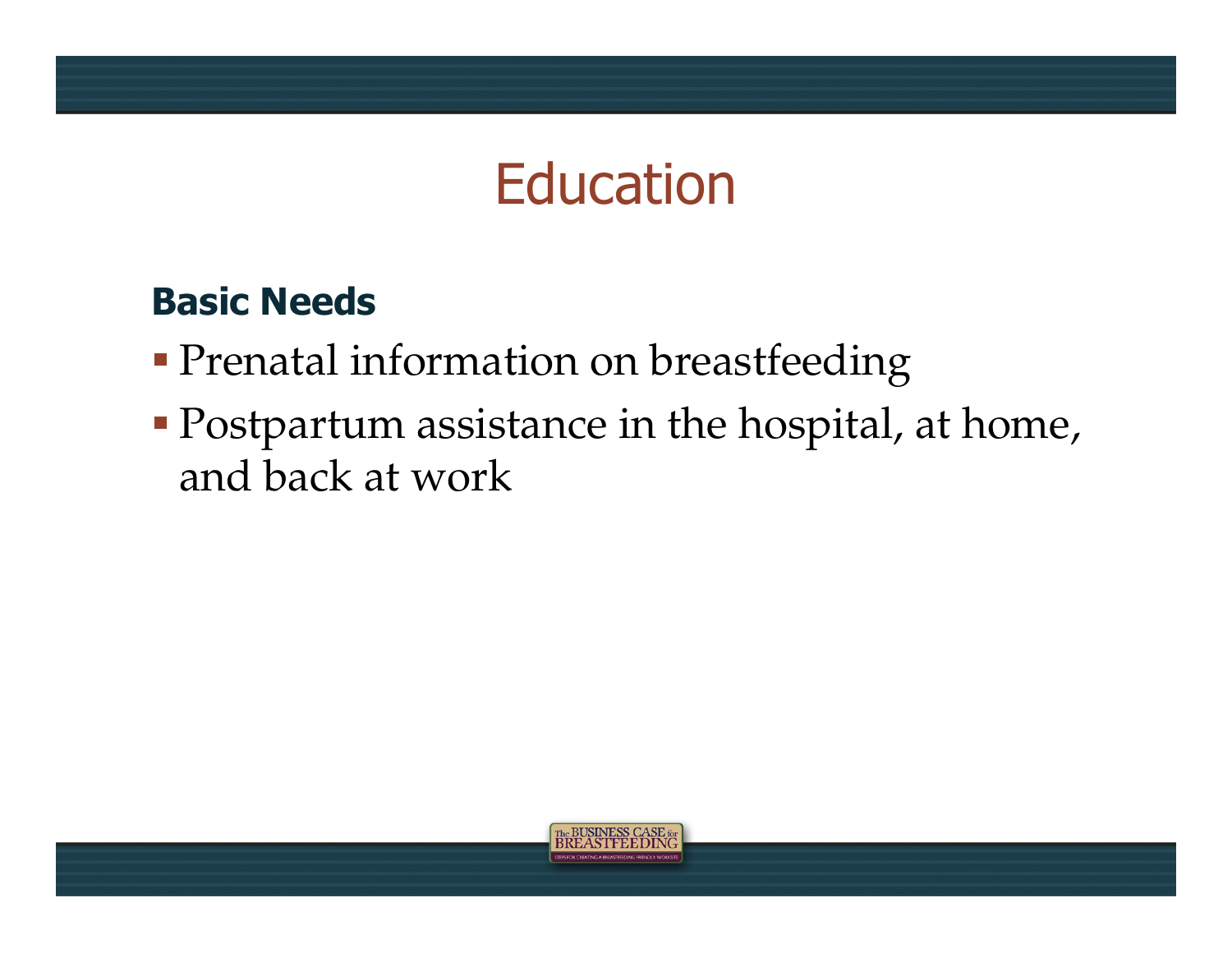### **Education**

#### **Flexible Options**

- **Prenatal and postpartum breastfeeding class**
- Informational materials and videos
- Company contract with a lactation consultant or other lactation expert to provide prenatal education and postpartum assistance
- Individualized back-to-work consult with the contract lactation expert
- Referrals to community classes and lactation experts

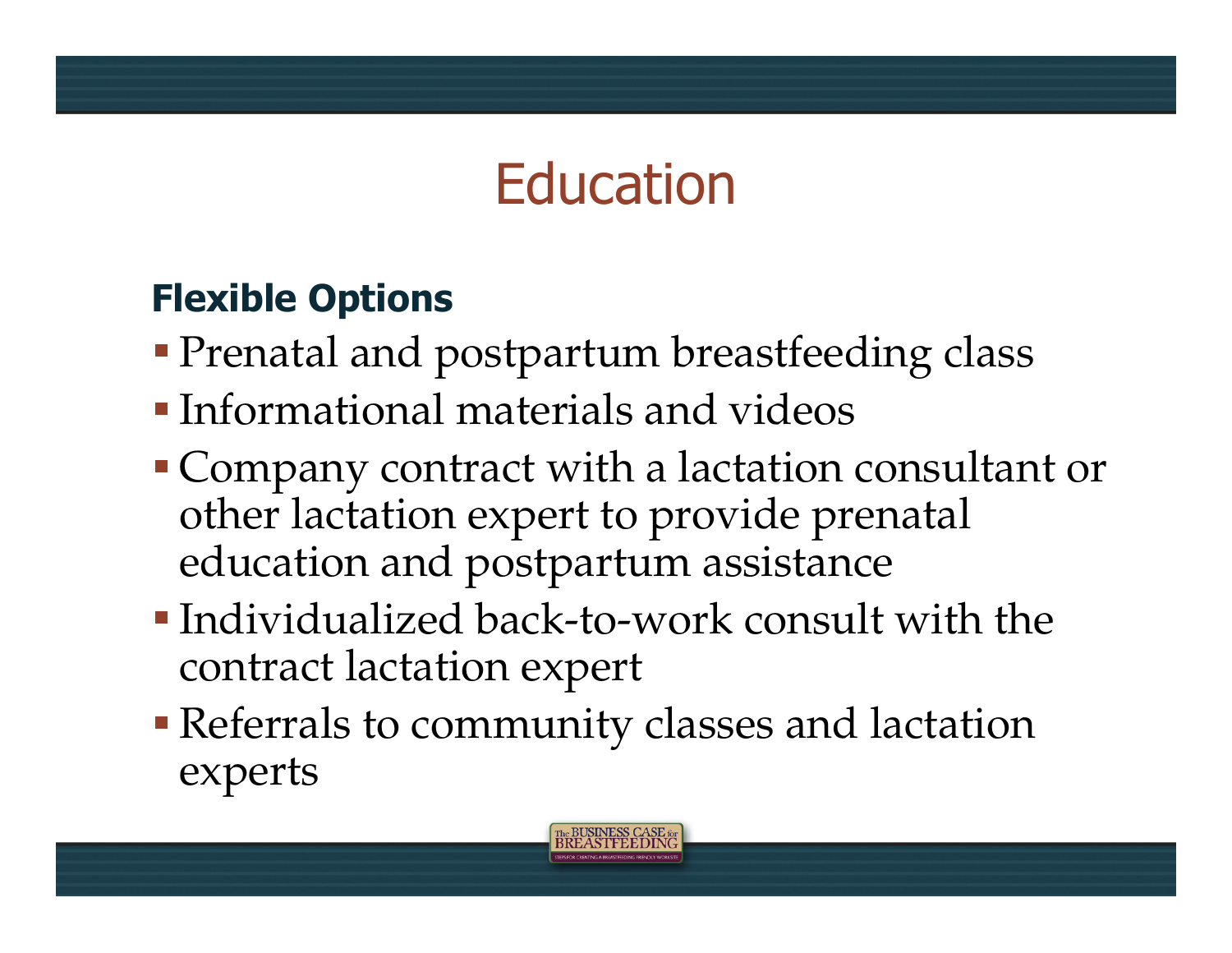# **Support**

#### **Basic Needs**

- Support from company managers, supervisors, and co-workers
- Mother-to-mother support

### **Flexible Options**

- Worksite lactation support policy
- **Training for supervisors and co-workers**
- Mother-to-mother support group
- **Electronic list serves or company web-based** connection network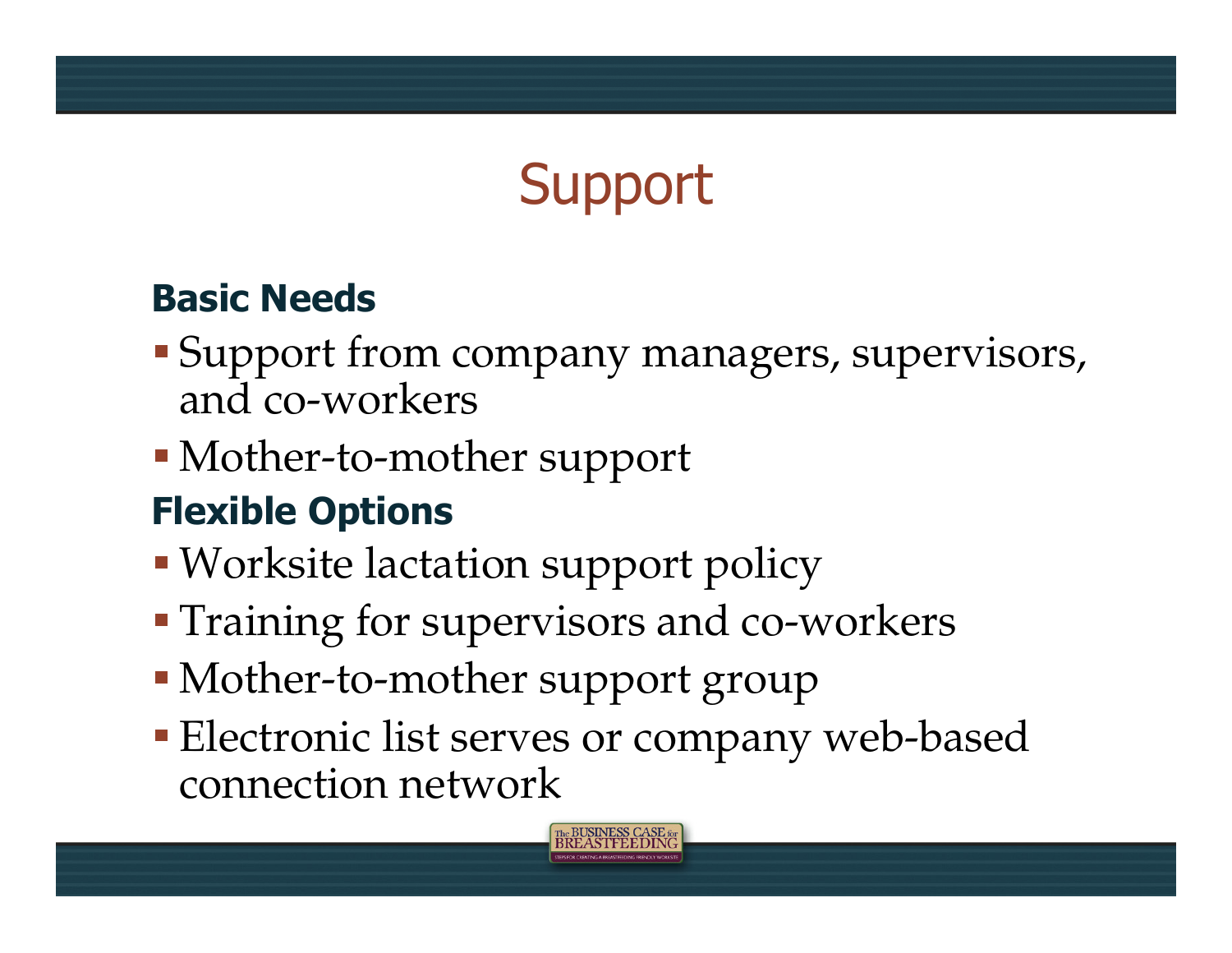## Model Companies and Public Agencies

#### **Large Companies and Public Agencies (500+ employees)**

- Various departments and agencies of the Federal Government
- **Boston University Medical Center**
- California Public Health Foundation Enterprises
- CIGNA (Philadelphia, PA)
- Fort Lewis and Madigan Army Medical Center (Tacoma, WA)
- Mutual of Omaha
- **Home Depot Corporate Office (Atlanta, GA)**
- **Los Angeles Department of Water and Power**
- **Pizza Hut Restaurant Service Center (Dallas, TX)**
- Sea World (San Diego, CA)
- Texas Instruments (Dallas, TX)

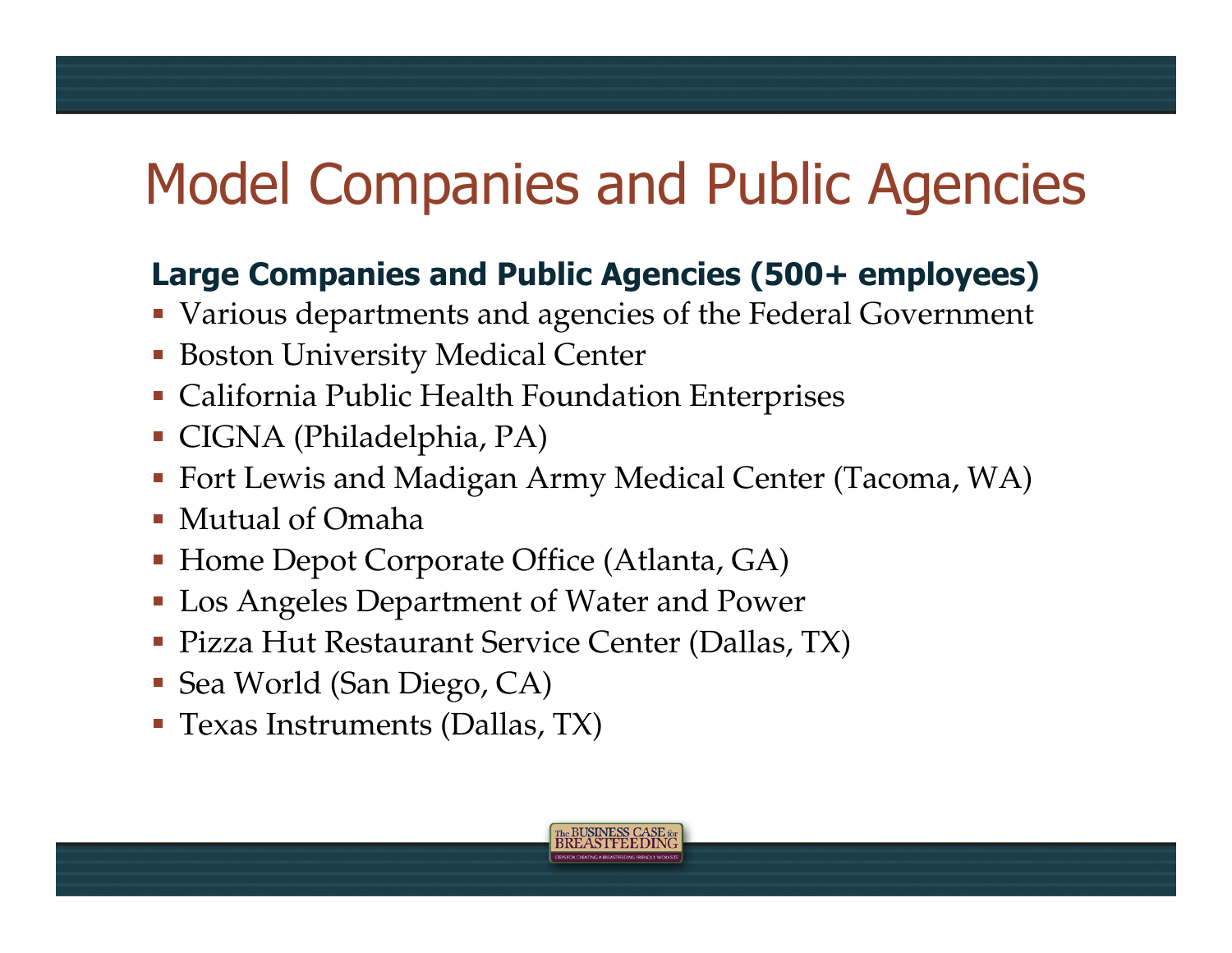### Model Companies

#### **Mid-sized companies (100-499 employees)**

- Patagonia (Ventura, CA)
- Sears Roebuck & Co. #2179 (Medford, OR)

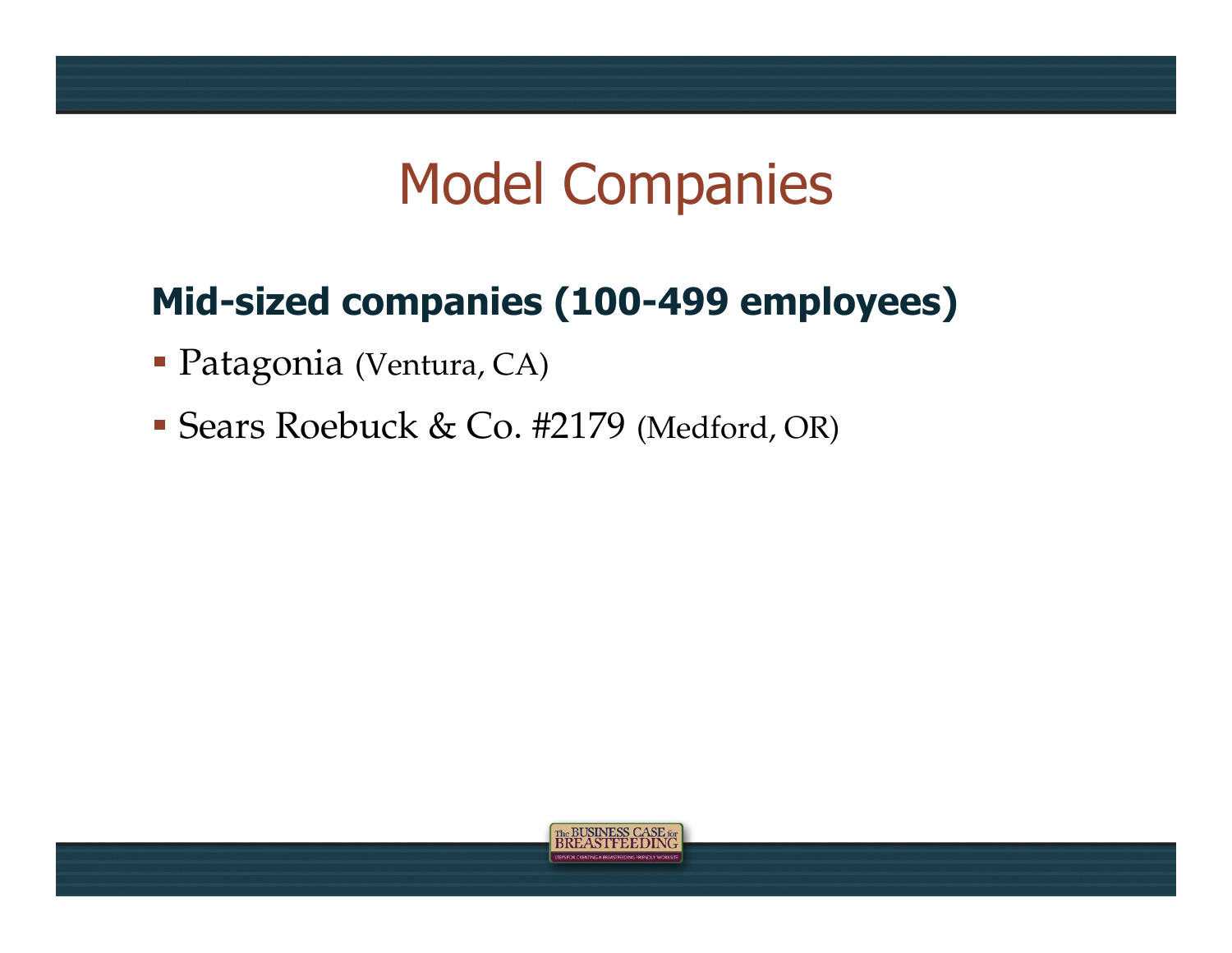### Model Companies

### **Small companies (1-99 employees)**

- Andaluz Birth Center (Portland, OR)
- Childhood Health Associates of Salem
- HCG Software, LLC (Portland, OR)
- Pecan Ridge School (Canton, TX)
- Western Environmental Law Center (Eugene, OR)

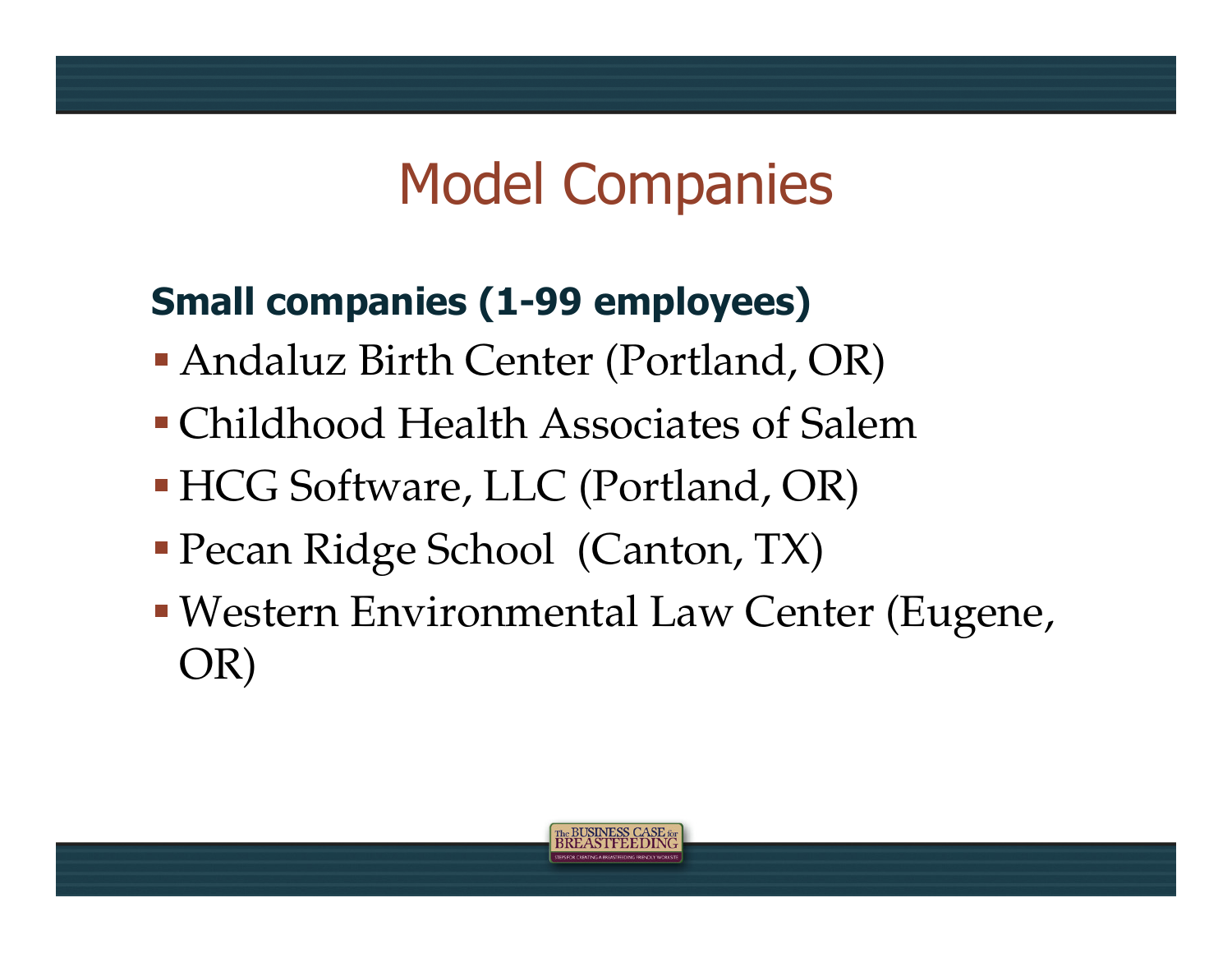# Beginning a Lactation Support Program in Your Company

- **Establish as part of company health benefit** services
- House within the wellness division
- **Convene a task force with key company** stakeholders to identify needs and solutions
- Gain assistance from community resources
- **Promote the program with all employees,** supervisors, and co-workers to gain buy-in and support

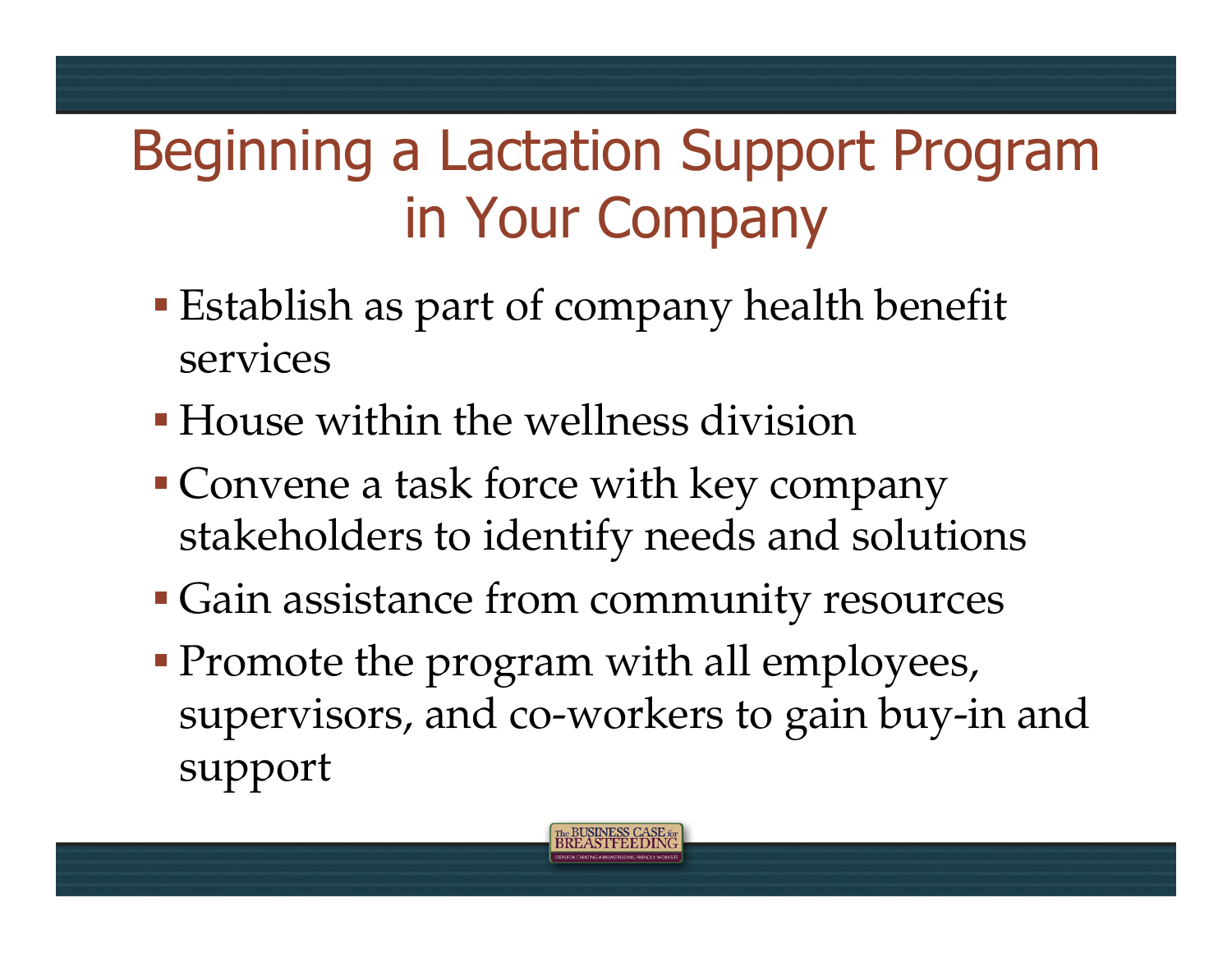# Who Can Help

- International Board Certified Lactation Consultants (IBCLCs)
- Health professionals from hospitals or doctor's offices
- **Local breastfeeding coalitions**
- WIC Program
- La Leche League
- Community groups such as March of Dimes, Healthy Mothers Healthy Babies, and other local groups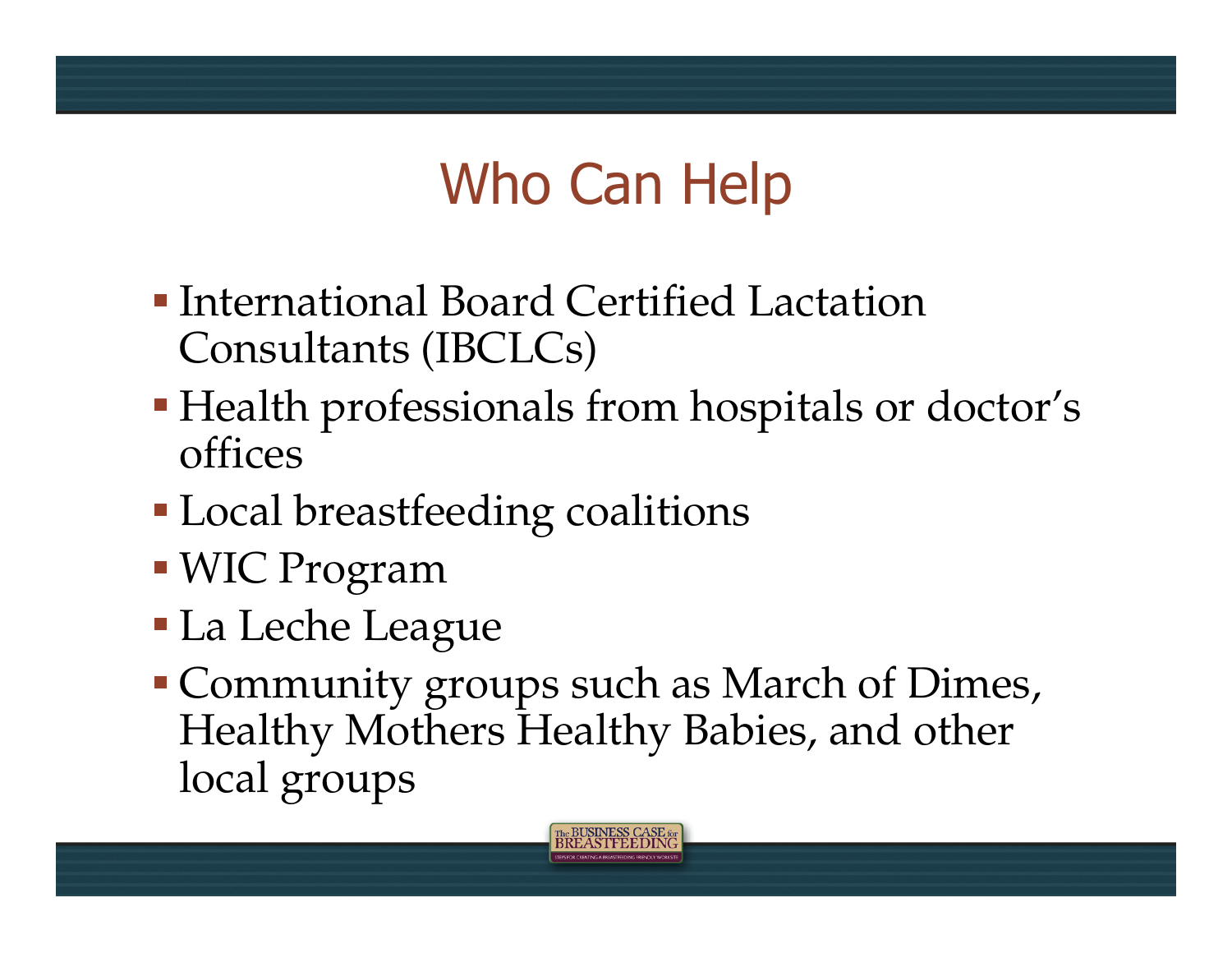### How to Get Help in Our Community

[*Insert information about local resources who can assist with establishing a worksite lactation program, as well as provide direct services to mothers.*]